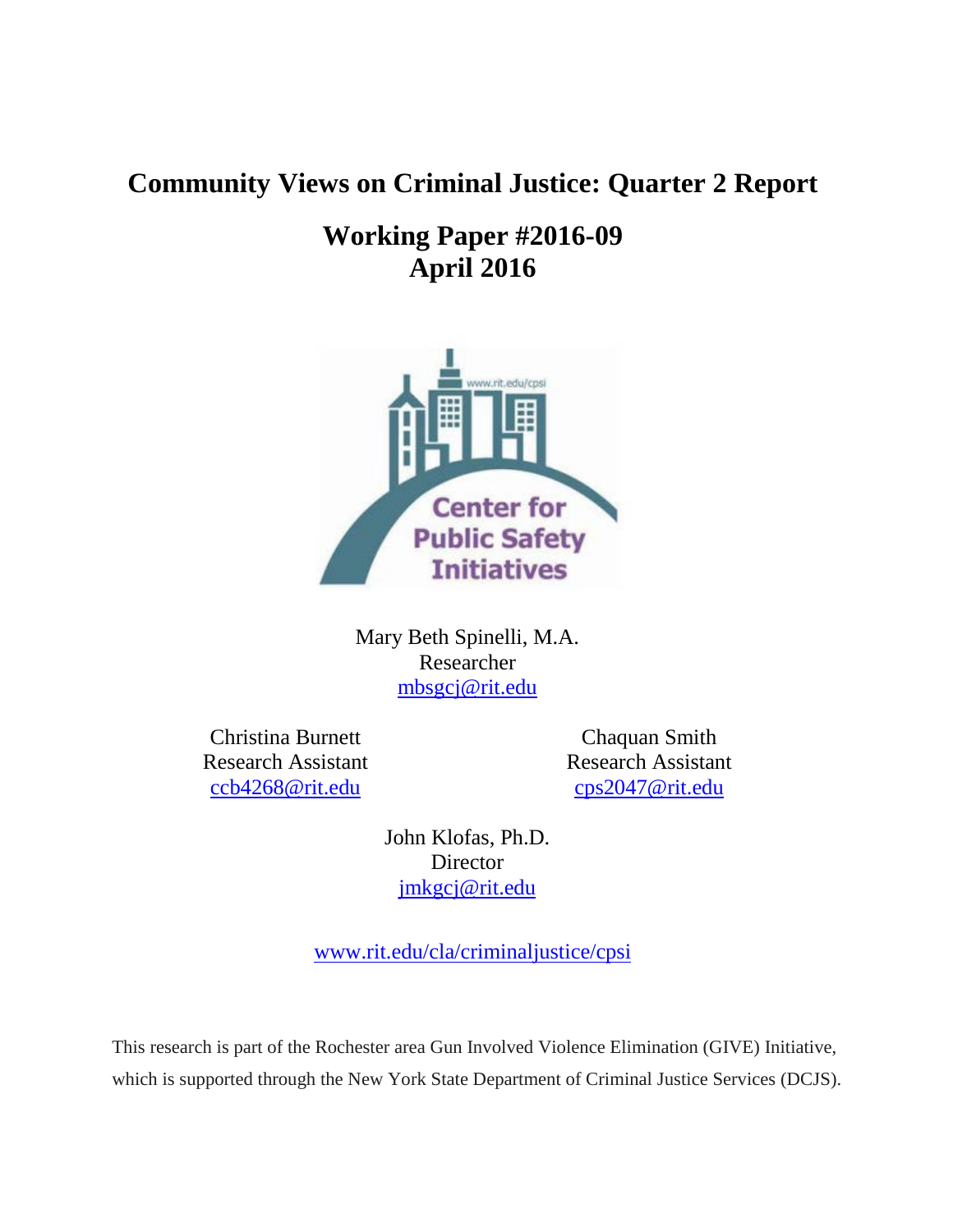The Center for Public Safety Initiatives (CPSI)'s Community Views on Criminal Justice project records public perception of policing and the criminal justice system in Rochester, NY. This quarterly report discusses results from six focus groups on community relations and procedural justice. Research findings lay the basis for actionable recommendations to improve police-community relations. Groups surveyed include two community organizations<sup>[1](#page-1-0)</sup>, one each of a neighborhood organization, police-citizen group, groups of young people and people in reentry<sup>[2](#page-1-1)</sup>. Results indicate:

- 1) Half of groups reported that when an officer approaches you the interaction generally goes poorly. Respondents believed that the officer's attitude when approaching each situation greatly determines how an interaction goes.
- 2) Groups varied in their satisfaction with police responses to community concerns: two groups were somewhat satisfied, two groups were split between satisfied and unsatisfied, and two groups were very unsatisfied. About half of participants trust the police to what is best for the community. Trust is eroded through profiling, lack of respect, and some aspects of Rochester Police Department (RPD) culture.
- 3) A slight majority of participants disagreed that officers are generally fair in the way they enforce the law (53%) and that police generally treat people with dignity and respect (56%). Responses to both questions followed a similar pattern: the community organizer and police-citizen groups agreed; the life-skills training group was split between agreement and disagreement for enforcement though the majority were favorable for dignity/respect; and, the majority in the remaining three groups disagreed. Perceptions of frequent police profiling continue to be the most common complaint.

<span id="page-1-0"></span> $1$ In this project, "community organizations" include respondents from across the city of Rochester; in contrast, "neighborhood organizations" have participants from a geographically bound area.

<span id="page-1-1"></span><sup>&</sup>lt;sup>2</sup> Descriptive and demographic information on each group surveyed can be found in Appendix 1.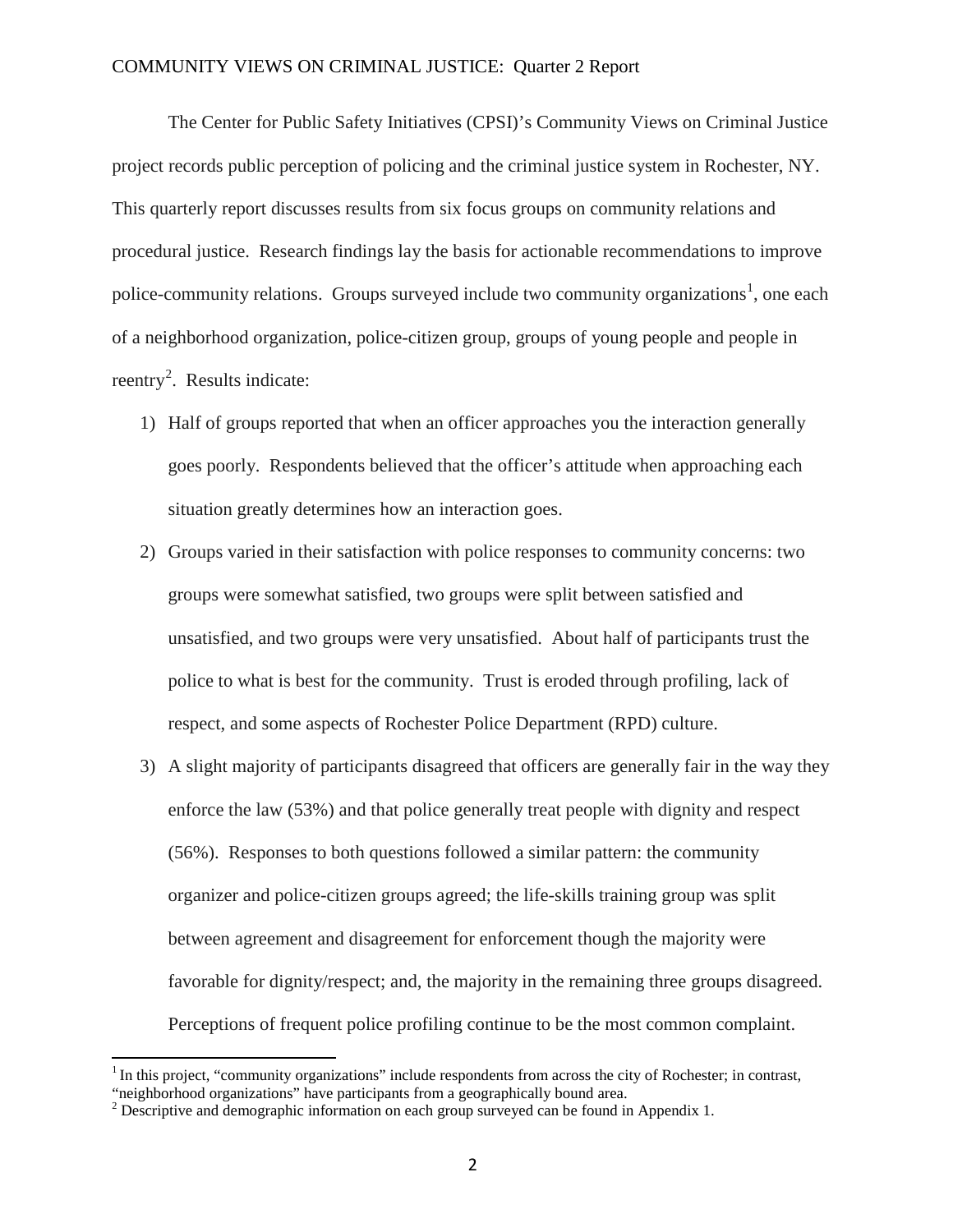- 4) Participants reported a slightly greater sense of fairness and belief that police try to do what is best for the community compared to the justice system. The majority of participants disagreed that the justice system tries to do what is best for the community, and that the system treats people fairly. Almost all participants believed the system is influenced by money, race, and/or politics.
- 5) About half of participants agreed and about one-third of participants were neutral when considering if body-worn cameras are good for the relationship between RPD and the community. A couple of groups reported reserving judgment on cameras until policies are released by RPD, and almost all groups expressed concern over the possible manipulation of camera footage.
- 6) A few group approached to participate in this project declined reportedly because they had participated in prior research yet "nothing changed" (two community groups and one church group). Another church group did not want to participate because, "police will not allow themselves to be policed."

#### **Interaction with Police**

*Questions: Have you had any contact or interaction with a member of the Rochester Police Department (RPD) in the past 6 months? Would you describe your most recent interaction with the police as good, bad, neither good nor bad, or no interaction? Did the interaction with the police get started by you calling or approaching the police or the police approaching you?* 

In four out of the six groups, all participants had contact with police in the last 6 months. Three of these groups engaged with police through community meetings; both the police-citizen and community organizer group reported all interactions were good while the reform-advocacy group reported almost all bad interactions. The fourth group, young people from Northwest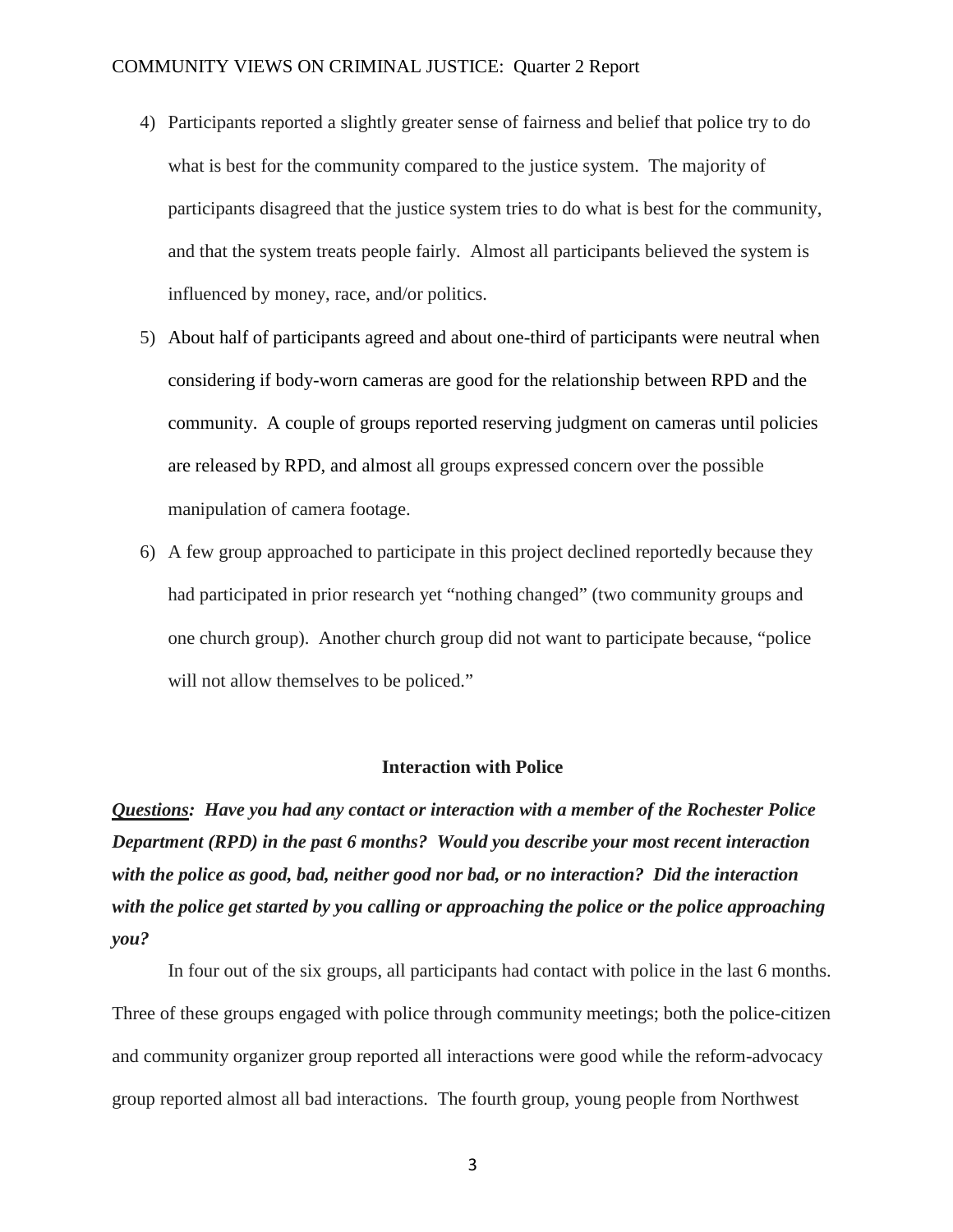Rochester, reported 43% of interactions were good and 43% were bad. Youth believed contact with police was mostly due to with racial profiling, though a few contacts reported were conversations with officers due to issues in the challenged neighborhoods where they live. In contrast, the reentry participant and the life-skills training groups generally did not have interaction with police. The reentry group explained trying to avoid police because they fear the consequences of contact.

**Bad interactions.** Half of the groups (life-skills training participants, youth and reentry groups) reported that when an officer approaches you, "9 out of 10 times it doesn't go well." All groups (except the police-citizen group) believed that the attitude of officers can cause a good or bad interaction. The life-skills training group felt this was because of officers' pride in their authority, and their expectation for people to "kiss-up" to them. Young people added that the officer's mood was also important, and community organizers added how if an officer is having a bad day it often causes him/her to have a negative demeanor when interacting with residents. While each of these groups acknowledged that the community member's attitude influences a situation, participants believed the officer's attitude most greatly affects how the interaction goes. A few groups also discussed how the outcome of an interaction (i.e., receiving a ticket or not) as well as the way the officer treats you (i.e., whether they explain their actions, listen to you, and their attitude) affects whether an interaction is good or bad.

**Good interactions.** Two groups reported spending time developing relationship with RPD over a few years. The police-citizen group described a "reciprocal relationship" similar to being "colleagues" with the officers and community organizers described the relationship as a partnership with officers to work on neighborhood issues. (Both groups were referring to Community Resource Officers (CROs), the RPD Captain, and some beat officers.) Community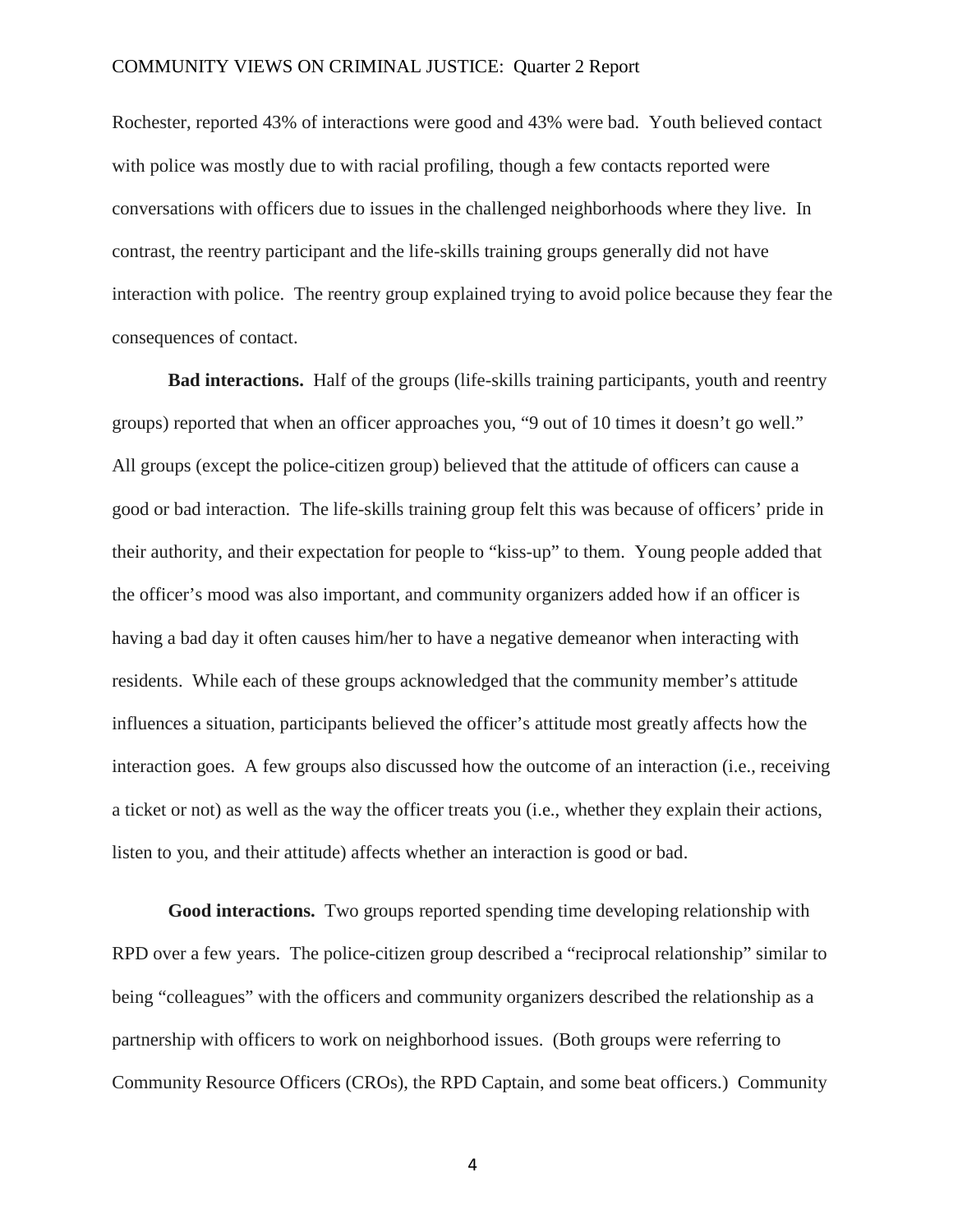issues identified by both groups are drastically different: quality of life concerns (police-citizen) versus crime issues (community organizers). The community organizer group also reported that RPD has improved over the last eight years both in its relationships with and listening to challenged NE quadrant communities, and gave examples of how RPD shows care for the community.

#### **Safety**

### *Question: How safe do you feel in your neighborhood at night?*

In half of the groups, all participants reported feelings of safety (very or somewhat safe) in their neighborhood at night (community organizers, police-citizen and reform-advocacy groups). The majority of participants in the life-skills training and reentry group reported feeling somewhat safe in their neighborhoods.

**Influences to safety.** The group of youth felt the least safe and was the only group where participants reported feeling very unsafe in their night in their neighborhood (25% of participants). Conversations suggested that race (i.e., profiling) and the neighborhood (i.e., not being familiar with the area and high crime) play a large role in their responses about safety.

Almost all groups reported that safety mostly had to do with being familiar with people the neighborhood (your own or another area), and knowing what goes on in your neighborhood. Groups that felt safe or somewhat safe at night (in the paragraph above) represent a variety of demographics racial/ethnically and has a mix of people living in challenged neighborhoods. Participants reported safety when they trust people in the neighborhood through having rapport or a relationship with them. Respondents in any group that have moved recently tend to feel less safe because they are less familiar with people and the patterns of activity in the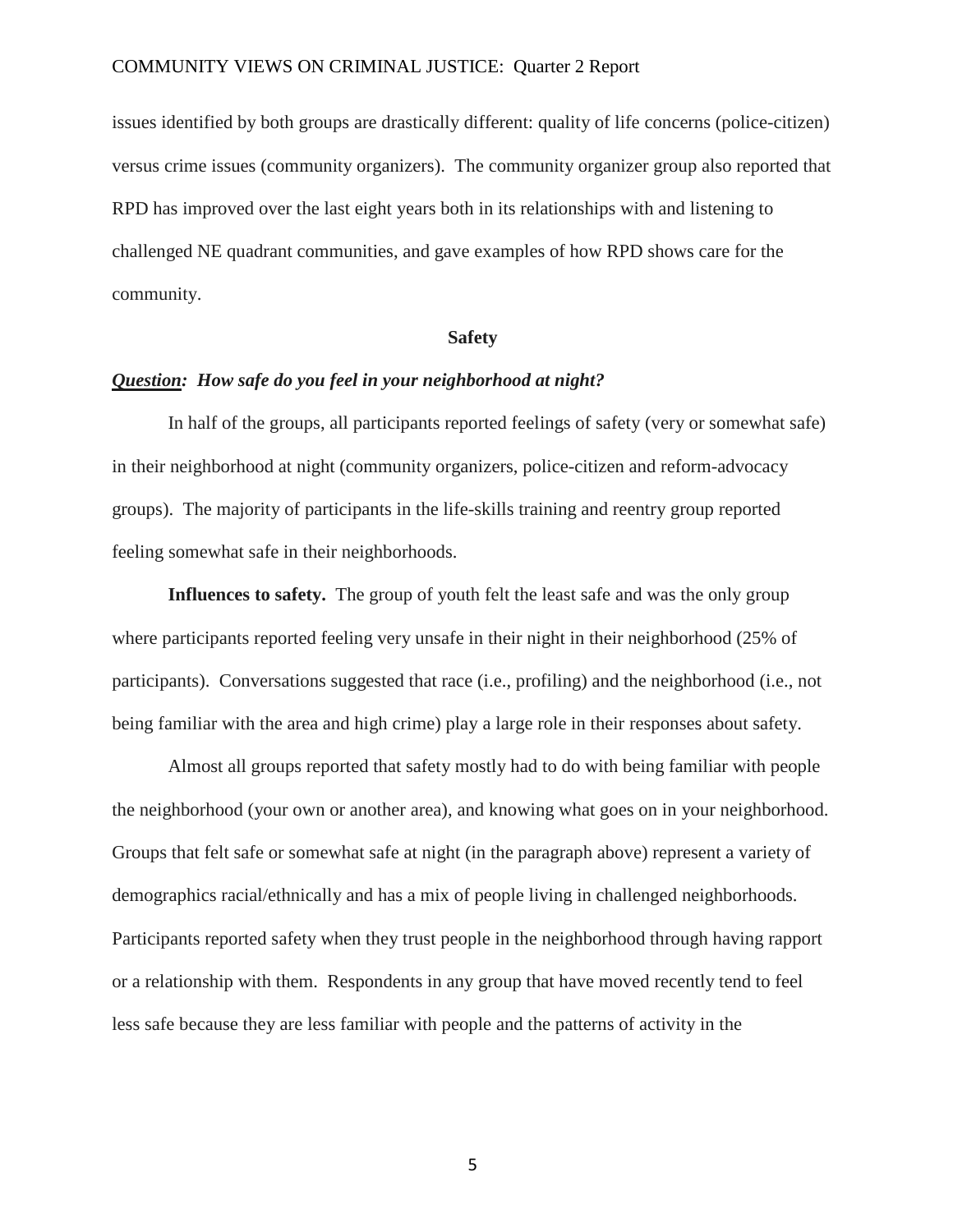neighborhood. Also, some participants felt safer with more and some with less activity on the street.

**Keeping yourself safe.** A few groups expressed how it is necessary to keep themselves safe ("I carry mace… a razor, [or] a pocket knife, to make me feel safer.") and do not rely on police for safety (the life-skills training and group of youth). Young people believed youth need to be ready to fight in school or in the community in order to keep themselves safe. In direct contrast, the life-skills training participants felt safer with police present.

#### **Community Concerns and Trust**

*Questions: Overall, how satisfied are you with police responses to community concerns? (Responses range from very satisfied to very unsatisfied.) Rate how strongly you agree or disagree with these statements: I trust the police to do what is best for the community. Overall, the criminal justice system (police, courts, probation, prisons, parole, etc.) tries to do what is best for the community.* 

While two groups were somewhat satisfied with police response to community concerns (community organizer and police-citizen group), two groups were split between satisfied and unsatisfied (life-skills training and reentry participants), and two groups were very unsatisfied (young people and reform-advocacy group). The majority of reentry participants chose not to answer this question (three out of eight responded); conversationally, all respondents reported not feeling safe with police, though reentry participants acknowledged the role of police as keeping people safe and protecting the community from "people like us."

**Community concerns.** Community concerns reported by the majority of groups included drugs/drug markets, prostitutes, guns, violence, and panhandlers. Participants concerned with these issues live throughout the city as well as specifically in Northwest Rochester and work in Northeast Rochester neighborhoods. One person captured many participants' frustration with police responses to community concerns by stating he is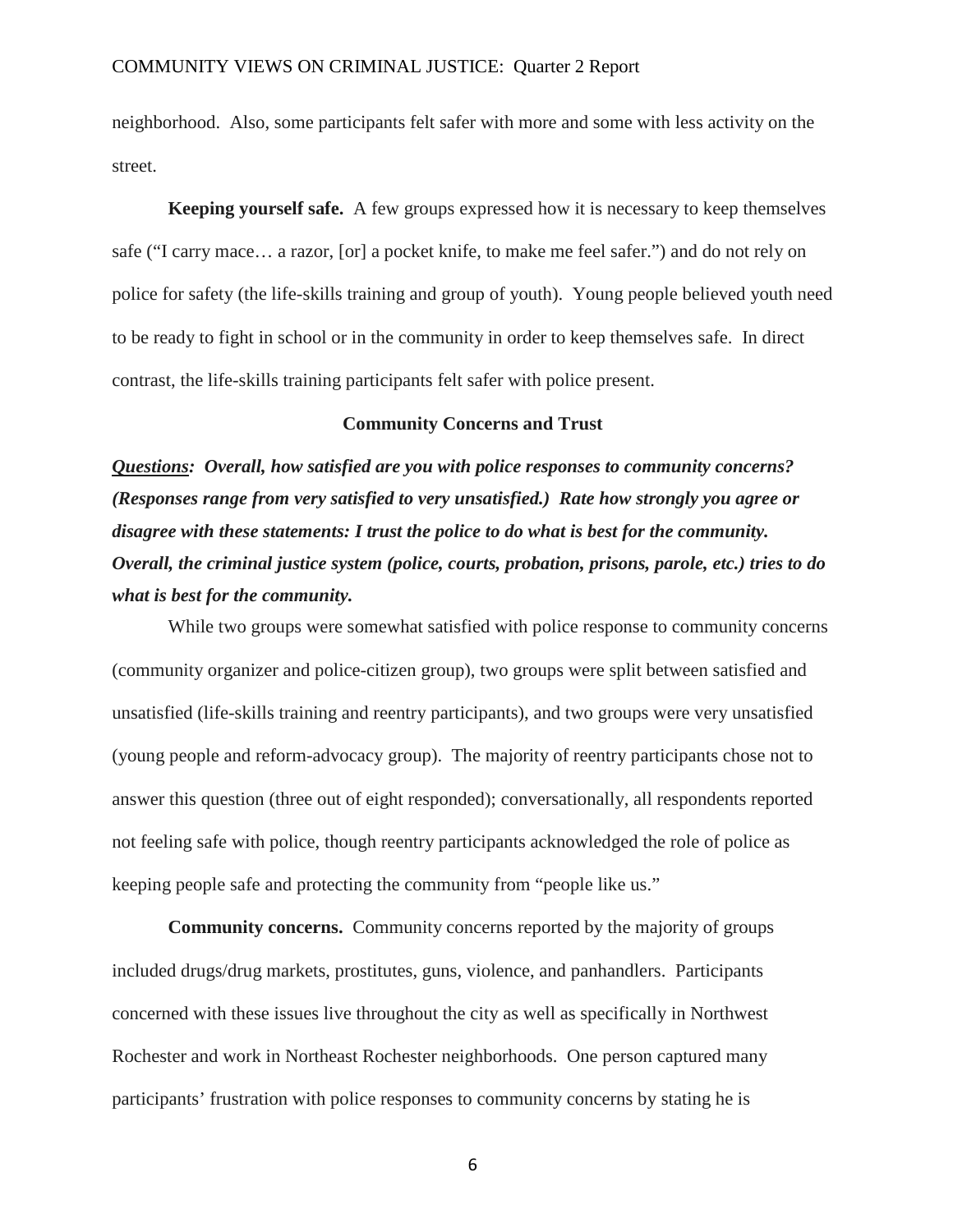unsatisfied because, "We are *still* working on the same issues." That said, two groups (community organizers and police-citizen) highlighted how helpful it is for community members to see police frustrated by the same neighborhood issues year in and out (i.e, drug markets or theft by people from outside of the neighborhood). This helped residents find common ground with RPD and be more understanding of police constraints to address these issues.

Distinctly different were the quality of life issues reported the police-citizen group whose participants live in low-crime neighborhoods in Southeast Rochester. Issues reported include illegal parking, parking block-ins and drivers under-the-influence of alcohol at festivals, and a lacking sense of ownership by renters and college students. This group acknowledged how distinct their concerns are from other areas of the city because their area has low crime.

**Police response to community concerns.** The community organizers and policecitizen groups were most favorable toward RPD. They reported faster response times due to having developed regular communication channels and a "back and forth" working relationship with officers, especially CROs. Compared to almost all other groups this was very unique; other groups reported complaints about police response times. Rather than calling 311 or 911, respondents often contacted officers directly for assistance with an issue, reported officers occasionally provide their direct work number for follow-up if a problem persists, and that the Captain is occasionally available and responsive for working with the group. Both groups served the role of relaying information between the community and the police. Community organizers uniquely described seeing the role of police as collaborators on neighborhood issues.

**Trusting the police.** While the majority in half of the groups agreed that they trust the police to what is best for the community (police-citizen, community organizer and life-skills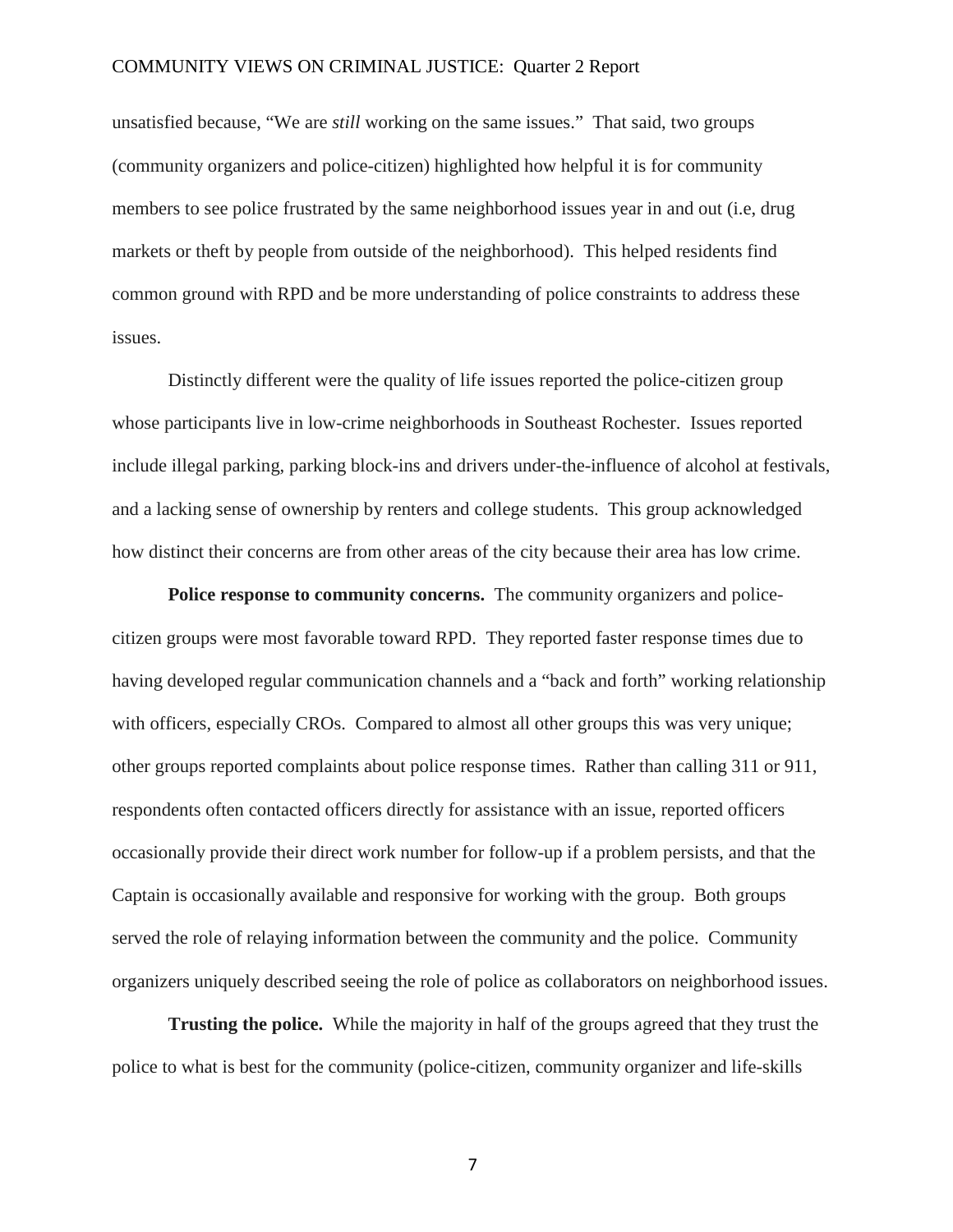training group), the majority in the remaining three groups disagreed (young people, reformadvocacy and a slight majority, 62%, of the reentry group). It should be noted that reentry participants did not see any distinction between police, probation and parole ("they are all the same"), reportedly because any group can arrest them if they violate their parole/probation terms.

**Issues with trusting police.** Many groups felt that trust needs to be earned, captured well by this participant:

*"It is too much to give trust to all police officers. It's not an individual officer,* 

*it's a whole force. How am I going to give you trust or respect if I don't know you?"*  Half of the groups believed police abuse their power (i.e. using their sirens to run red lights, see

themselves as above the law, or are not held accountable) (life-skills training, youth and reformadvocacy groups). Two groups reported that RPD's culture of brotherhood makes people not trust the police (life-skills training and reform-advocacy groups). Both groups discussed how individual officers need to encourage one another to stand up for what is fair and what is right instead of covering for each other. Finally, two groups described the police as militaristic (youth and reform-advocacy groups). The reform-advocacy group reported that police always escalate situations with community members, and the majority of participants want to abolish policing and create a new system.

**Profiling.** Profiling was a major concern expressed by all groups as harming trust in police. Almost all participants in half of the group (young people, community organizers and reentry groups) and many in the life-skills training group reported incidents of racial profiling happening to themselves or a close family member (i.e., street stops of African Americans or "driving while Latino"). A few groups discussed profiling as a concern they hear about from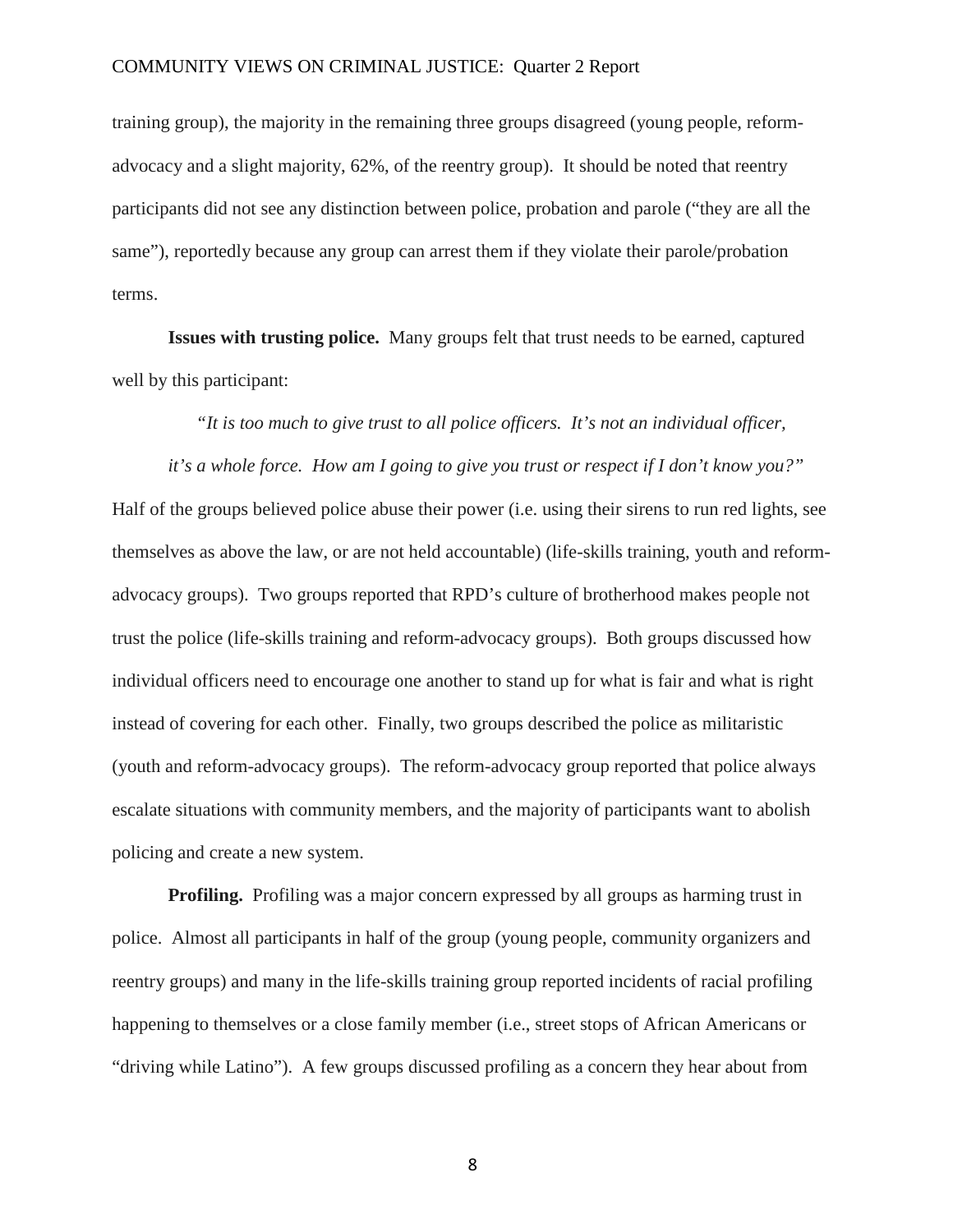people they know well (reform-advocacy and community organizer group) or see in the media about incidents in Rochester (police-citizen group). While the reentry and community organizer groups were most concerned about racial profiling, young people could not agree whether age or gender put more African Americans at risk for profiling. Profiling experiences are described as unfair and disrespectful.

A couple groups believed profiling on the basis of urban` wear and affiliation are common (young people and reform group). Though young people acknowledged that how a person looks and acts matters in terms of how you are seen by others, the majority believed officers should not treat people like criminals due only to fashion or age. The life-skills training and community organizer groups reported that officers seem to create a reason for stopping minorities after you are already stopped.

The community organizer group suggested that officers need have a clear reason for a stop *and* explain why they pulled someone over. While young people believed more Black leadership is needed in the criminal justice system overall, they did not believe this will help to reduce profiling (i.e., the badge still makes them a cop).

**Call for community education.** Another major theme from half of groups (life-skills training, police-citizen and community organizer groups) was the need to educate more community members on police procedures. Two of these groups reported more realistic expectations of police and their roles, and better overall relationships with police due to the education they received on RPD processes and procedures (i.e. RPD Citizen's Academy, meetings, and information sessions). The life-skills training group pointed out how policecommunity meetings are often in locations that residents do not feel comfortable going (i.e. "City Hall or these business places"). Instead: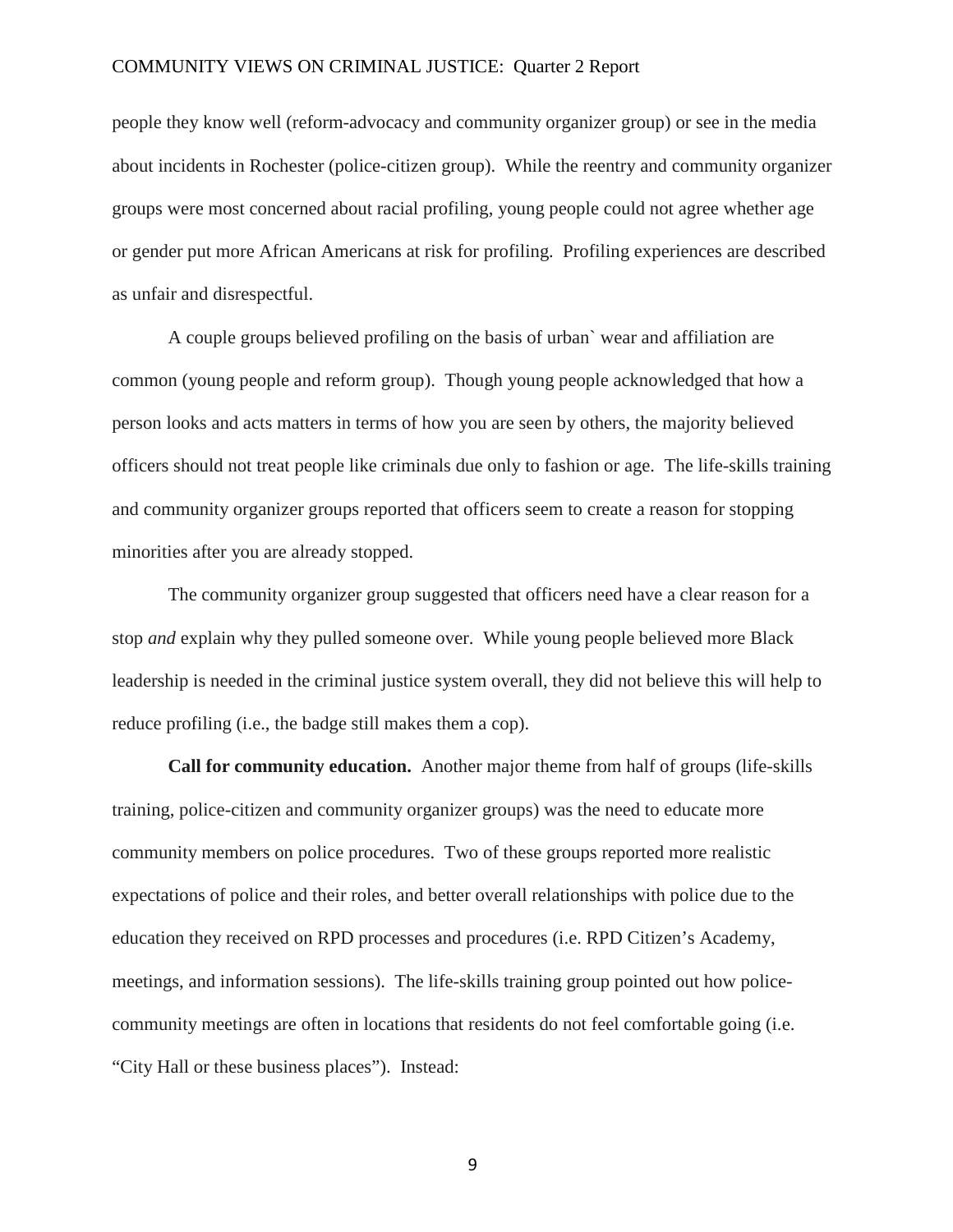*"They [police officers] need to go to barber shops and hair salons and reach these Black men and women…. They should come out into the community and meet us halfway."*

**Justice system impressions.** In half of groups, the majority of participants strongly disagreed (young people and reform-advocacy) or were split between strong and general disagreement (reentry group) that the justice system tries to do what is best for the community. The community organizer and police-citizen groups were completely split, and the life-skills training group was overall split between agreement and disagreement on whether the justice system tries to do what is best for the community. Two groups believed that different agencies in the system place blame on other parts of the system (i.e., when evidence is lost) so reform never happens (community organizer and reform-advocacy group).

The reform-advocacy group was the most critical of the system. These respondents believed all people who work in the justice system had good intentions but do not care about anything beyond completing their jobs. Participants described the police department as a small part of a larger, corrupt justice system and believed discussing one-on-one interactions with police was not relevant; officers are reportedly corrupt because they are trained to comply with an unfair system.

#### **Dignity, Respect and Fairness**

*Questions: Rate how much you agree or disagree with each of these statements: Police officers in my community are generally fair in the way they enforce the law. The police in my community generally treat people with dignity and respect. The criminal justice system generally treats people fairly.*

All participants in both the community organizer and police-citizen groups agreed to strongly agreed that officers are generally fair in the way they enforce the law, with the police-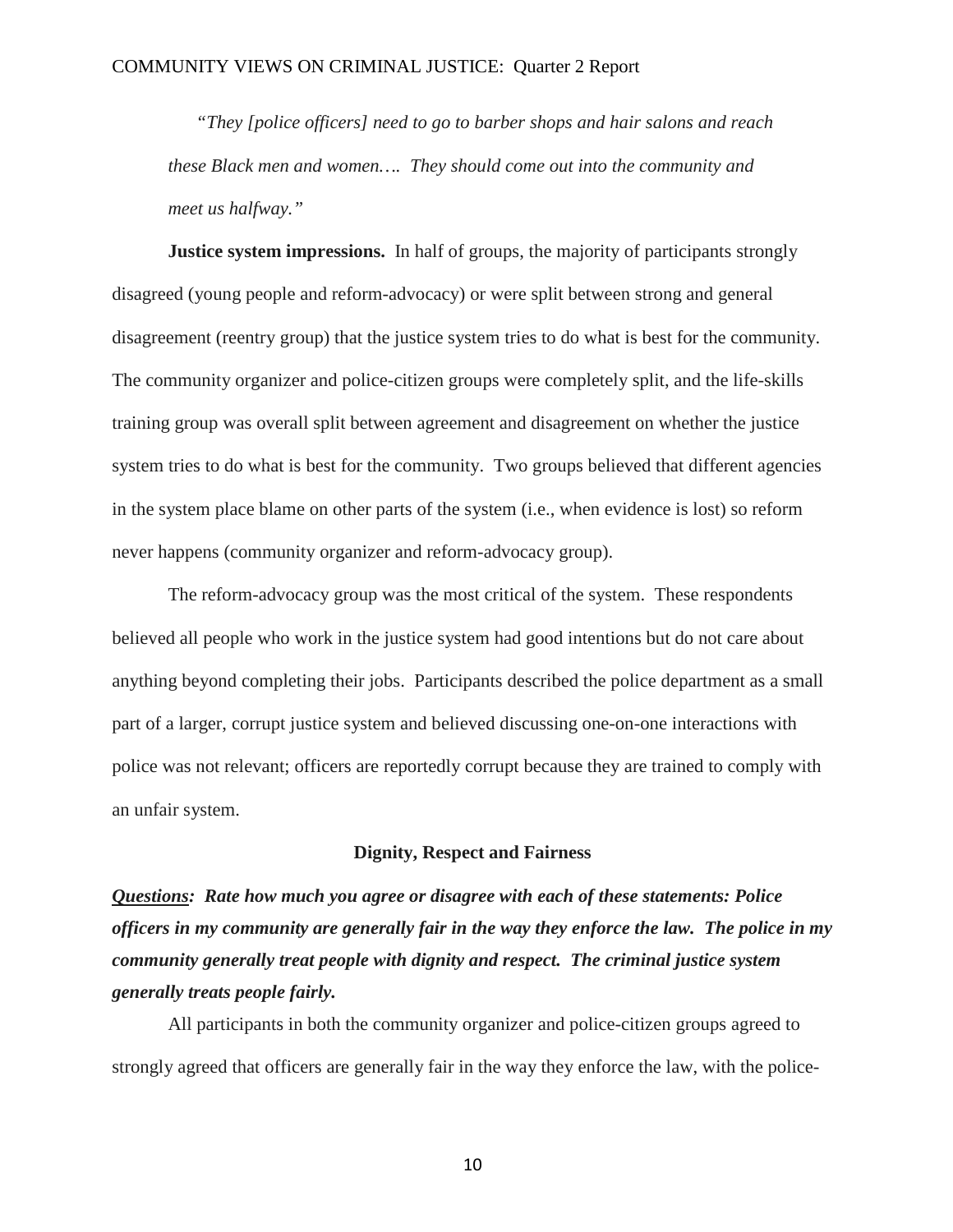citizen group slightly more favorable in their responses. The life-skills training group was almost equally split on whether officers are fair in the way they enforce the law, with one participant more in agreement than disagreement. In contrast, the majority in three groups disagreed that the police are fair in the way they enforce the law: 100% of the reform-advocacy group strongly disagreed, 86% of the youth people and 75% of the reentry group disagreed or strongly disagreed.

**Influences to fairness.** The reentry group reported a strong sense of "us versus them," and described all of the system on "team blue" working together against them. The reformadvocacy group discussed unfair enforcement based on race and class, and specifically named disparities in enforcement between the St. Patrick Day Parade versus Clarissa Street Reunion or Puerto Rican Festival (i.e., allowing people who had been drinking to get behind the wheel and other disruptive behavior). The community organizer group overall held a more positive outlook towards police and gave RPD the benefit of the doubt more often than other groups that reported similar community concerns, likely in part due to their relationship with police.

**Dignity and respect.** Perhaps unsurprisingly, the same three groups (reform-advocacy, reentry, and young people) also did not feel police treat people with dignity and respect. The reform-advocacy group reported stronger negative feelings (100% strongly disagreed) compared to reentry participants (100% strongly or generally disagreed) and youth (87% strongly or generally disagreed). A slight majority of the life-skills training group agreed or strongly agreed (63%) that officers treat people with dignity and respect, while everyone in the community organizer group was in agreement and the majority of the police-citizen group (three out of five) strongly agreed. An important variation between the police-citizen and community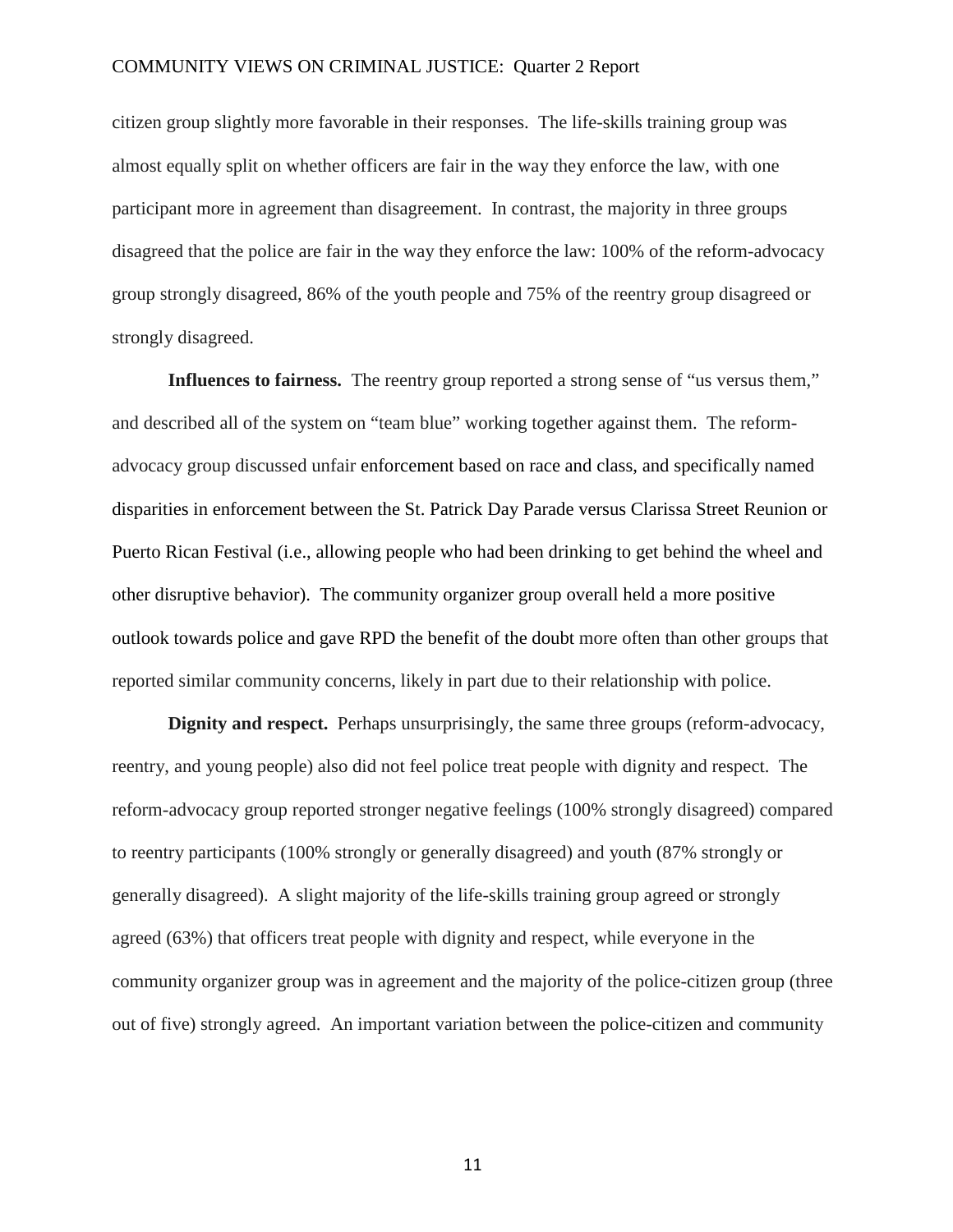organizer groups was almost unanimous reports by community organizers of being treated rudely (i.e., being treated with suspicion or as a criminal) by officers when racially profiled.

This group believed they would feel more respected if officers explained why they pulled you over (i.e., a random check, something that made you suspicious, or if your taillight was out). Other suggestions included officers beginning the encounter with a simple acknowledgement or smile, and approaching community members with an attitude of curiosity or helpfulness instead of suspicion (i.e., "Are you lost? Can I help you find your way?") if the person looks out of place in the area.

**Cultural and sensitivity competence.** The community organizer group reported witnessing officers that lack sensitivity when dealing with people in domestic violence situations. This group and young people believed police needed training for dealing better with people with disabilities as well as domestic violence. Many groups believed that police needed more training on racial/ethnic and cultural competence. Developing better communication skills was important to participants: verbal communication, tone of voice and being less "harsh," and officers needing to work on their own body language. Youth and reform-advocacy groups reported that police do not know how to deescalate situations. Other policy and training suggestions reported by groups include how police should consider alternative tactics to using guns (i.e., better communication, de-escalation strategies, and using Tasers before drawing guns).

**Justice system lacks fairness.** The majority in every group disagreed that the criminal justice system treats people fairly: 100% of reform-advocacy group, 83% of reentry group, 80% of young people, 75% life-skills training and community organizer groups, and 60% of the police-citizen group (percentages adding disagree and strong disagreed responses). Almost all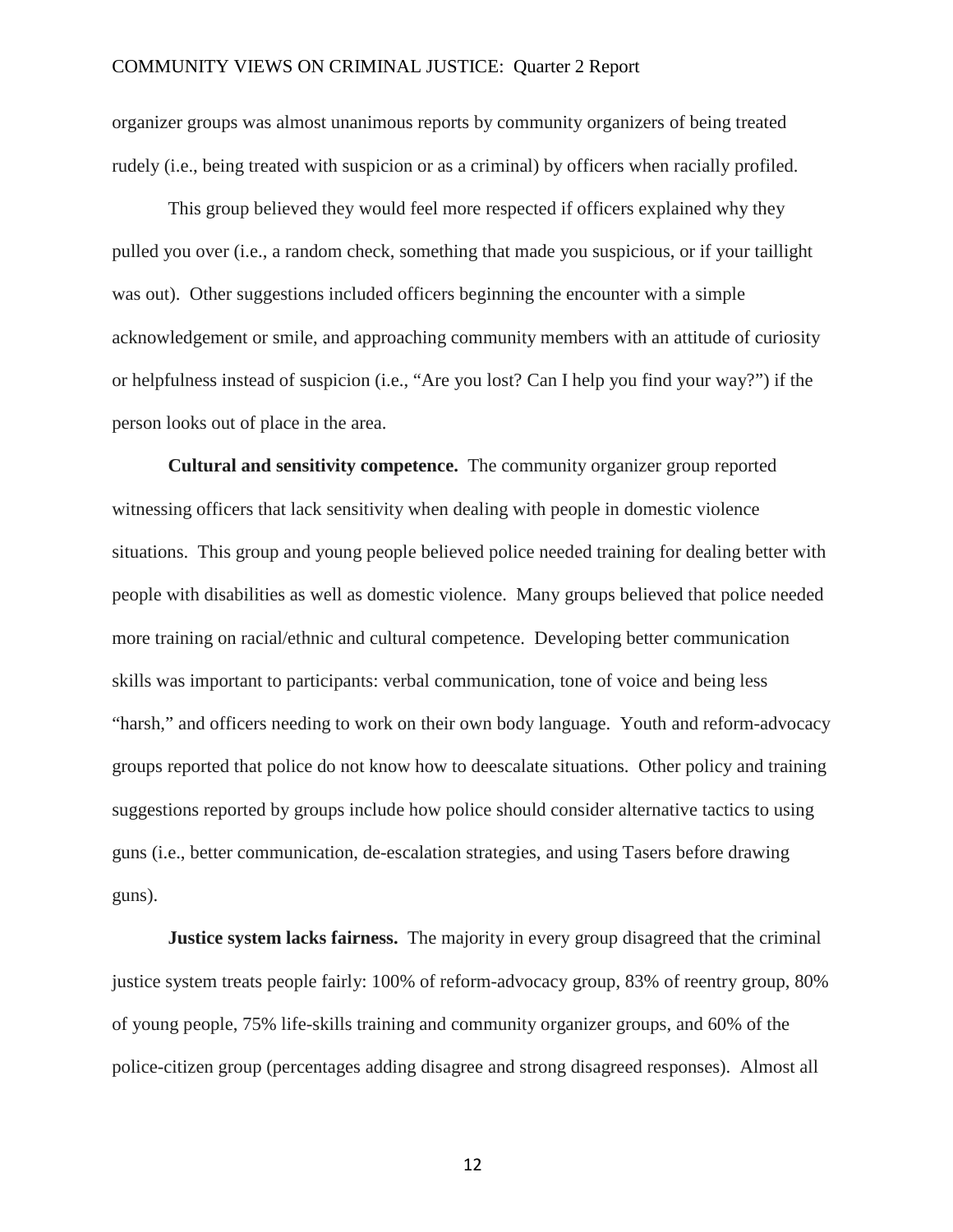groups believed that the system is made unfair by money. Most groups discussed how race, and a couple groups discussed how politics, affects the system (community organizer and policecommunity group). The Charlie Tan case from Pittsford was raised in a number of groups, discussed by participants as an example that shows how people with money are not held accountable (for manslaughter or purchasing a gun for someone else), and people believed the case would not have been dismissed if the defendant was from the city and/or was African American. Another group discussed the Texas "affluenza" case (teen Ethan Couch as defendant) of how people with money are not given the same sentences as other people.

**Other justice system concerns.** The reentry group was unique in describing the system as unfair, reporting that history follows people even when a person faces different charges and has worked to transform his life. Jury bias, specifically how juries are not made up of peoples' peers (i.e., juries that are mostly White or not made up of young people), was a concern raised by a few groups (reentry participants and the police-citizen group). Two groups reported that neighborhoods are victimized by failures of the justice system such as: people on parole/probation committing additional crimes in the community, people with multiple convictions getting plea bargains, prison overcrowding, and not reforming offenders (community organizer and police-citizen groups).

#### **Body-Worn Cameras**

# *Question: Rate how much you agree or disagree with this statement: The use of body-worn cameras is good for the relationship between police and this community.*

About half of participants agreed or strongly agreed and about one-third of participants were neutral regarding whether body-worn cameras are good for the relationship between RPD and the community. Groups responded with a full range of results: in two groups the majority of participants agreed (reentry and life-skills training groups), and two other groups were split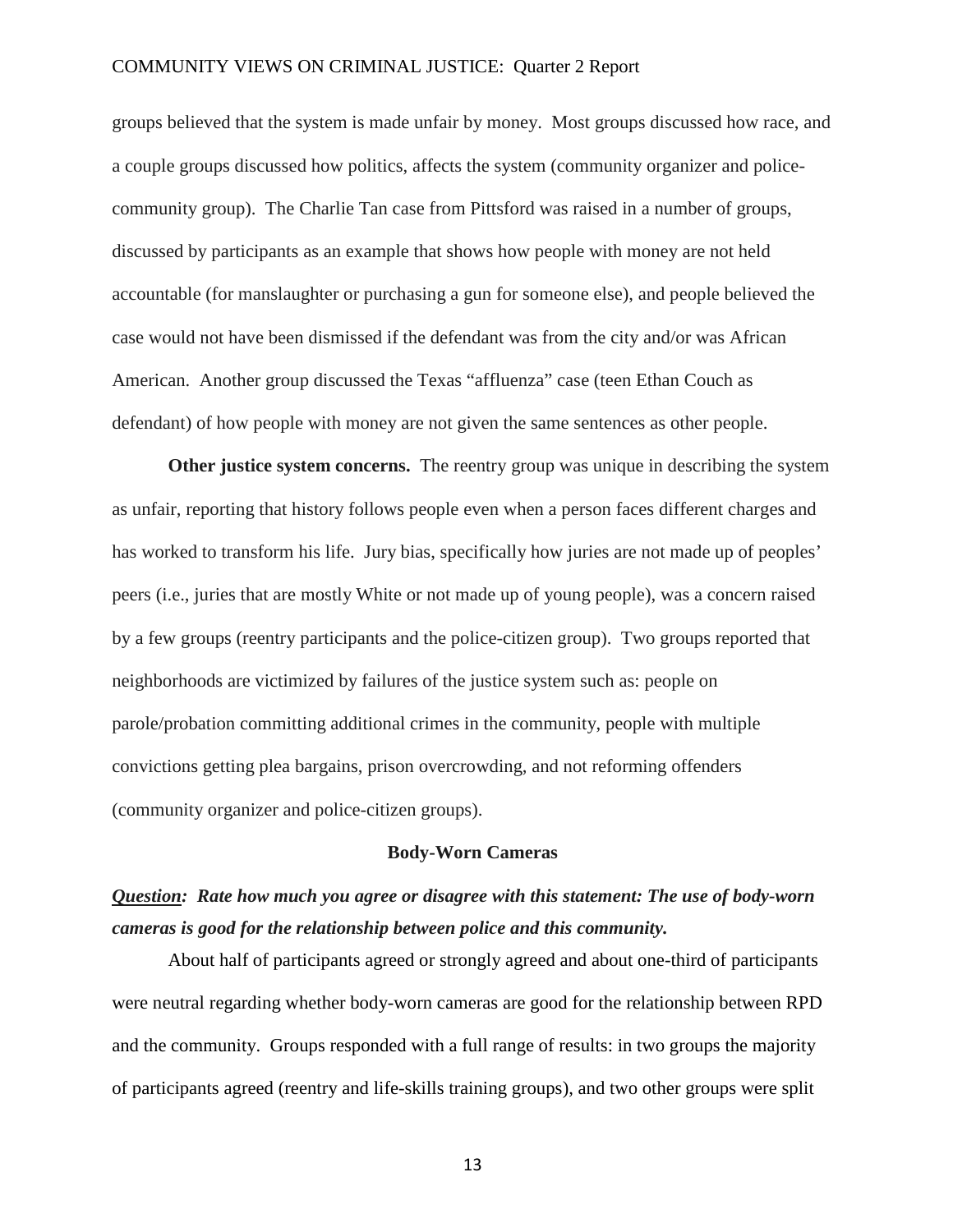between agreement and neutral responses (community organizer and police-citizen groups). Young people and the reform-advocacy group had a large amount of internal disagreement.

Reasons provided by groups for neutral responses involved seeing both positive and negative consequences for police-community relations. A couple groups reported wanting to review policies prior to making firm judgments on whether cameras will be helpful (policecitizen and reform-advocacy groups), and a few were concerned about who would have access to footage (reform-advocacy, police-citizen, and young people). The possibility of footage being manipulated continues to be most common concern expressed by almost all groups. While some groups believed that body cameras will not be "a fix" to stop citizens nor officers from behaving poorly, others believed they will help hold both groups accountable. In contrast, the police-citizen group was concerned that body cameras will make officers' jobs more difficult. Overall, participants seemed slightly less hopeful than last quarters' respondents that body cameras will assist police-community relationships.

#### **Discussion**

Groups interviewed this quarter represented a wider range of people from the Rochester community than last quarter<sup>[3](#page-13-0)</sup>. Six different types of groups participated: two community organizations (reform-advocacy and life-skills training groups), a neighborhood organization (community organizer group), police-citizen group, group of young people and group of people in reentry. Despite the variation between types of groups and demographics (just more than half were men, half of groups were predominately African American or Latino, and a range of ages within groups), themes about police-community relations and system concerns are rather similar. The majority of participants did not believe the justice system tries to do what is best

<span id="page-13-0"></span><sup>&</sup>lt;sup>3</sup> See Appendix 2 for a complete list of groups interviewed since the beginning of this project.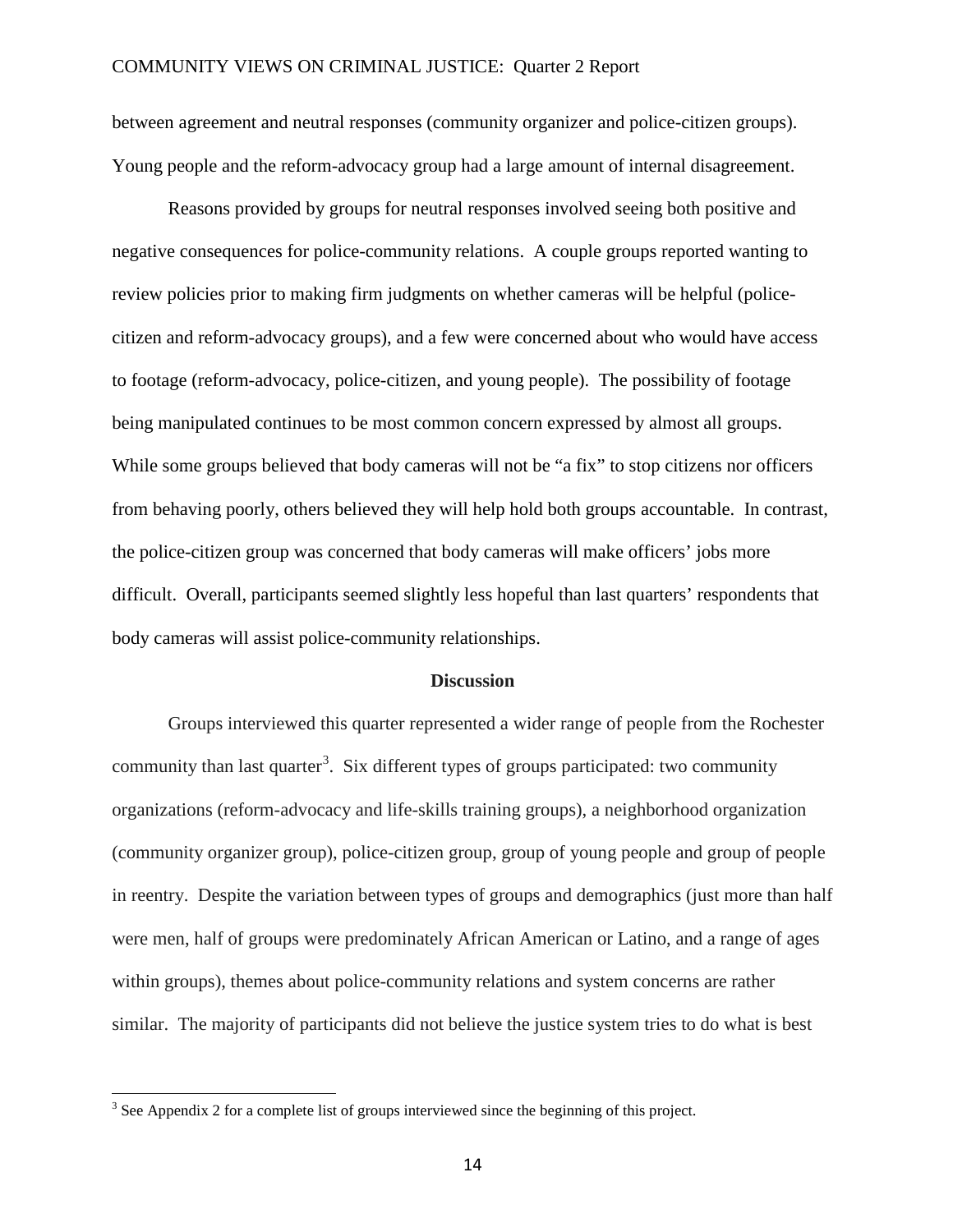for the community or treats people fairly, and almost all participants believed the system is influenced by money, race, and/or politics.

The largest variation in responses occurred based on subcategories, as show in Figure 1 below. The most positive were the police-citizen and community organizer groups which have developed relationships and have somewhat frequent contact with police.





There were many similar themes to last quarters' responses. The majority of participants felt police presence does not have anything to do with feelings of safety, and a few groups this quarter discussed needing to keep themselves safe. In terms of safety, there seems to be a subset of people in both quarters who report feeling safer because of experiences that have taught them street smarts and an awareness that allows them to understand patterns of activity in the neighborhood (i.e., being able to tell in people are just hanging out or if drugs are being sold). Young people, a couple people in the community organizer group, and the majority in groups that work with young people from first quarter report this to be true. This allows people to feel safe regardless of the type of neighborhood they are in, which is in direct contrast to groups feelings of safety has to do with aspects of their neighborhood (police-citizen group).

There were two major differences between responses this quarter and last quarter. First, the police-citizen and community organizer groups were more favorable towards RPD than any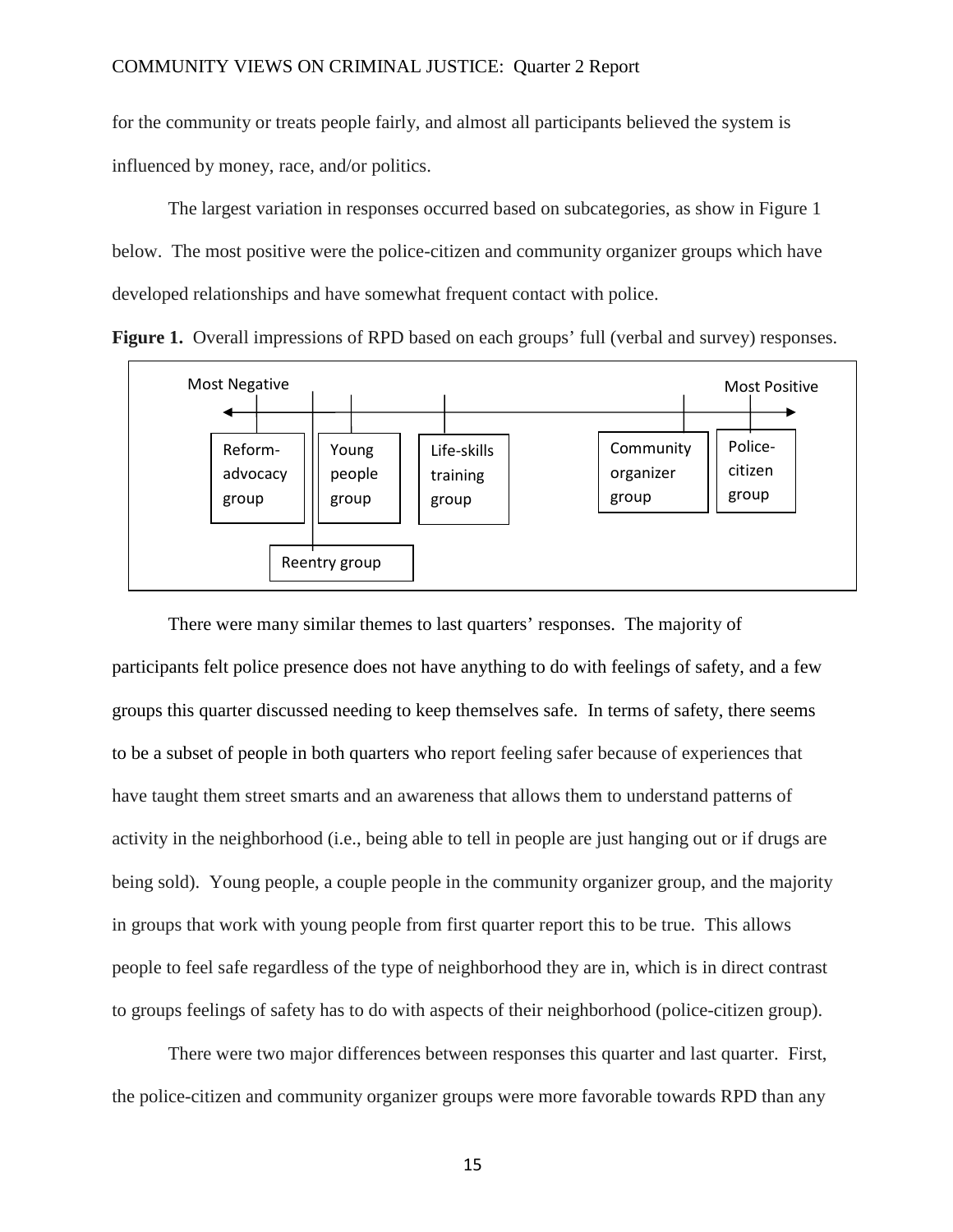groups last quarter. Second, groups this quarter responded with a full range of results regarding if body cameras are good for the relationship between police and this community. This is rather different from first quarter where most respondents were overall split between agreement and neutrality about body cameras. The reasons for neutrality are the same as those reported first quarter, though more respondents were neutral last quarter.

Another significant difference is that a few groups this semester specifically mentioned the need for reform in police department policies or justice system reform. The reformadvocacy group continually focused on the need for system reform and accountability within the system before police-community relations will improve. A few groups (reform-advocacy, community organizer, and reentry) discussed police as working within a corrupt system, and acknowledged the need for organization to system level change. While not explicitly stated, a few groups seemed to believe that trust in police is earned through individual interactions as well as through changes in the culture of the police department. Earning the community's trust seems to involve respect in one-on-one interactions as well as changes within the police department to address negative aspects of RPD's "brotherhood" culture and "abuse of power."

#### **Actionable Recommendations**

Here we present recommendations based on concerns and suggestions raised across all focus groups from this quarter.

1) **At an interpersonal level, officers should always provide a specific explanation for stopping a community member, and consider their attitude when approaching any situation. Supervision should reinforce these expectations.** Participants again reported that communication and how community members are treated by officers are important to feeling respected. Participants mentioned how attitude comes across in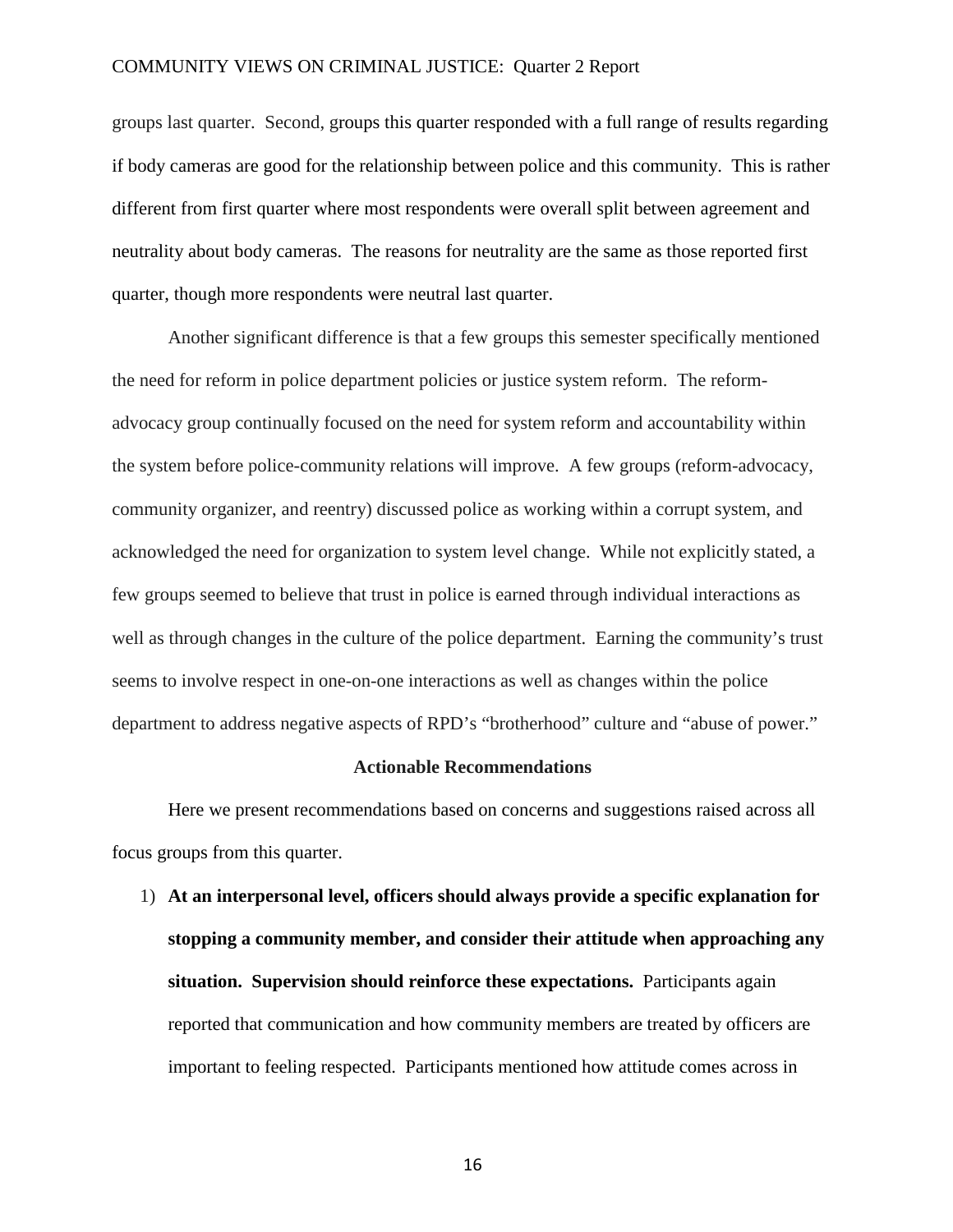what an officer says and how the officer acts, especially their body language. Beginning interactions with an acknowledgement (a smile or greeting) will help put community members at ease and assist in interactions going well. Officers should considering trying to approach general stops (when not looking for a suspect) with an attitude of gathering information or curiosity about the situation. Above all, providing a specific explanation for a stop, even if profiling played a role in the stop, will help community members feel that they are being treated with respect. Supervision on communication and attitude will assist in improving RPDs' reputation with community members.

2) **The most frequently discussed strained relationships were between officers and people of color. RPD should consider educating more community members on police procedures, and should target groups that have strained relationships with RPD. The majority of meetings should occur at locations where each group is comfortable gathering.** Locations for meetings should be tagged to the specific audience the meeting is trying to reach. Such locations will be different for African Americans adults, Latino adults, and young people. RPD should consult with people in each of these under-represented groups to gain information about where each group is comfortable gathering, such as barber shops or hair salons for African Americans. Meetings should be considered strategically. Content should be approached as levels of information such as general information sessions, meeting on specific topics, and, for those who want the most specifics, invitations to RPD's Citizen Academy. Initial relationship building and basic information sessions should be held in places that feel safer to community residents; more advanced trainings held in city locations since initial trust and rapport will already be built. RPD should attempt to reengage people from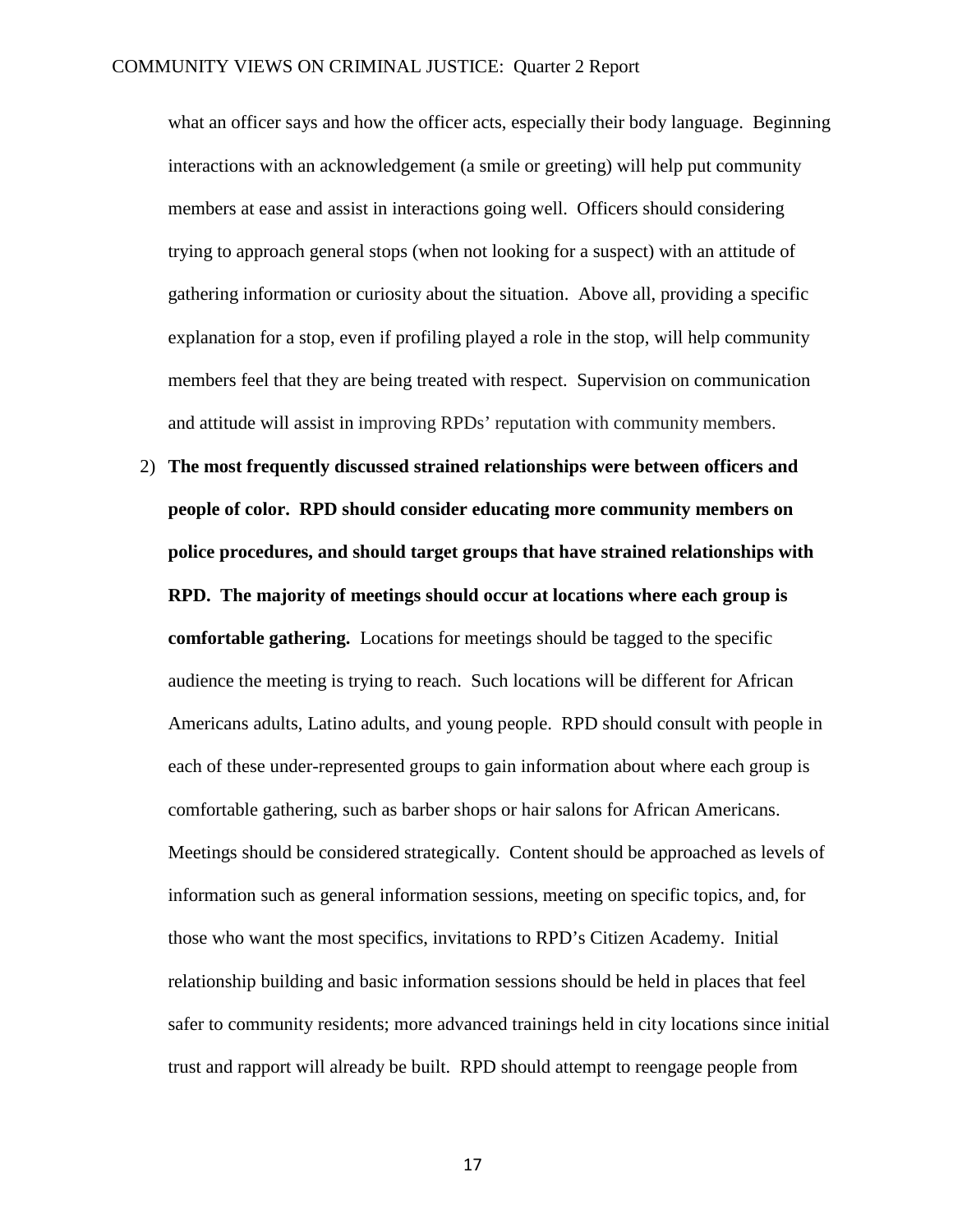each target group so that there is an ongoing building of trust with these individuals, who then can as ambassadors that share their positive relationship and new insights about RPD within their community groups.

- 3) **RPD should consider providing focused cultural competency training to help officers decide what is best for particular situations and neighborhoods. Trainings should be reviewed to include topics such as personal bias, inclusiveness, and how to deal with delicate situation.** Delicate situations include dealing with people with disabilities, mental health issues, and domestic violence situations. Though RPD likely has these topics in current trainings, participants from both quarters raised the need for greater officer sensitivity on these issues. As stated above, developing better communication skills (verbal, tone of voice, and body language) may be helpful refreshers for some officers. Training information should include examining ones' own personal biases and fostering a culture of inclusion. Training delivery that focus on application and in-class practice would be helpful. This can challenge officers to not act out of personal assumptions. RPD may want to consider asking officers to review their past on-the-job experiences of race, poverty and mental health. Supervises can enhance RPD's reputation by ensuring that officers use their position of authority with responsibility by: not taking the side of fellow officers exhibiting poor judgement, and that officers especially focus on de-escalation with people from a different background to themselves (in terms of economics, disability, race/ethnicity, gender identity) which is when discomfort naturally is raised due to implicit biases.
- **4) The largest amount of cynicism and distrust occurs between the criminal justice system and community members. Agencies of the justice system, especially courts,**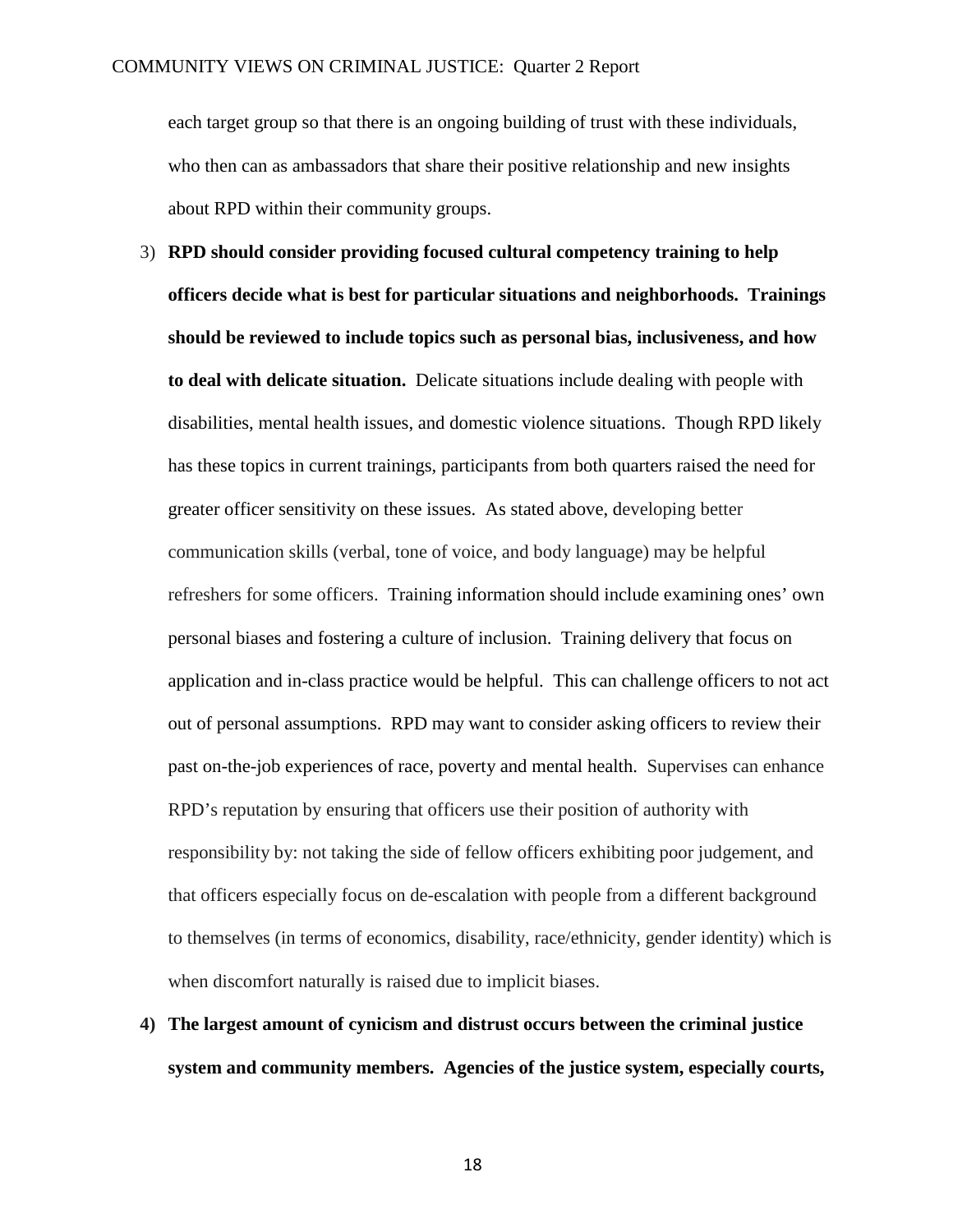**should consider media campaigns to enhance their image with the community and enhance transparency of decision making within the system.** Courts should create messaging to the public with information on jury selection and minority representation on juries. Publicizing information on court service for those who have financial issues should also be considered. The justice system should consider a press release with an easy to understand message regarding factors on how and why the Charlie Tan case was dismissed, and the friend who purchased the weapon Mr. Tan has not been indicted.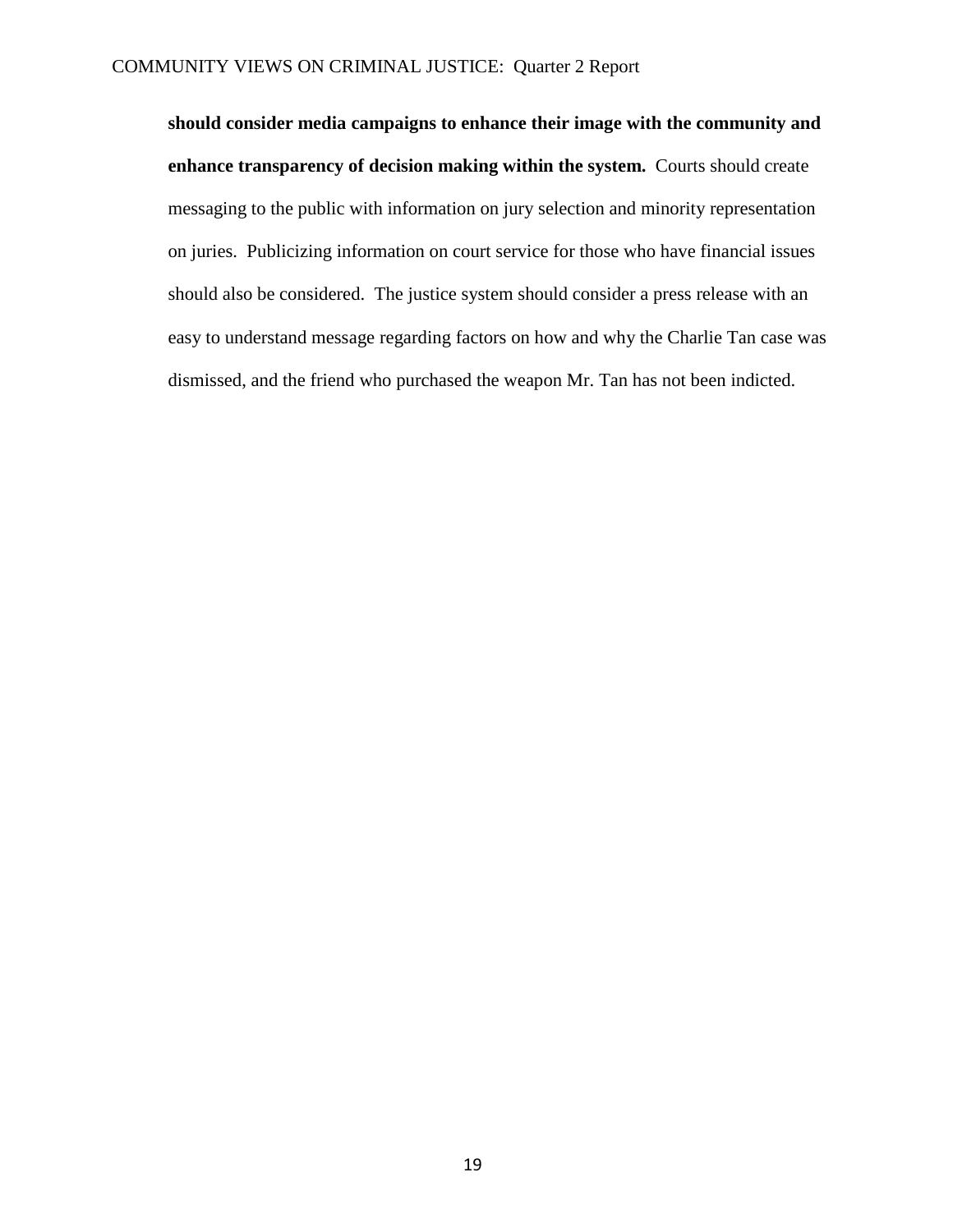#### **Appendix 1: Methodology - Demographics**

Second quarter focus groups were held from January to March 2016. Due to researchers' use of group feedback analysis, individualized demographic information was not collected (more information can be found in the forthcoming paper Community View on Criminal Justice: Methodology). General group demographic and descriptive information are listed below by group type and each group's subcategory.

- **Focus group five: Community Organization[4](#page-19-0) - life-skills training participants** (8 participants). Half of participants were men, approximate age ranged from 30 to 50 with two participants 18 to 29, the dominant racial/ethnic group was African American with two Caucasians, and all but one person lived in the city.
- **Focus group six: Reentry Organization - reentry participants** (9 participants).All participants were men**,** approximate age ranged 35 to 50, the dominant racial/ethnic group was African American with one Latino, and all lived in the city of Rochester.
- **Focus group seven: Youth Organization - young people from NW Rochester** (9 participants). All but two participants were male, approximate age ranged 18 to 29 with one person who in the 30 to 39 age range, the whole group was African American, and all participants live in the city of Rochester.
- **Focus group eight: Neighborhood Organization - Community organizers in NE Rochester** (5 participants).Just over half of participants were women, approximate age ranged 20 to 65 with about one participant per decade-age group, and the dominant racial/ethnic group was Latino with one Caucasian, and 60% lived in the city of Rochester.

<span id="page-19-0"></span><sup>&</sup>lt;sup>4</sup> As mentioned above, for this project "community organizations" include respondents from across the city of Rochester; in contrast, "neighborhood organizations" have participants from a geographically bound area.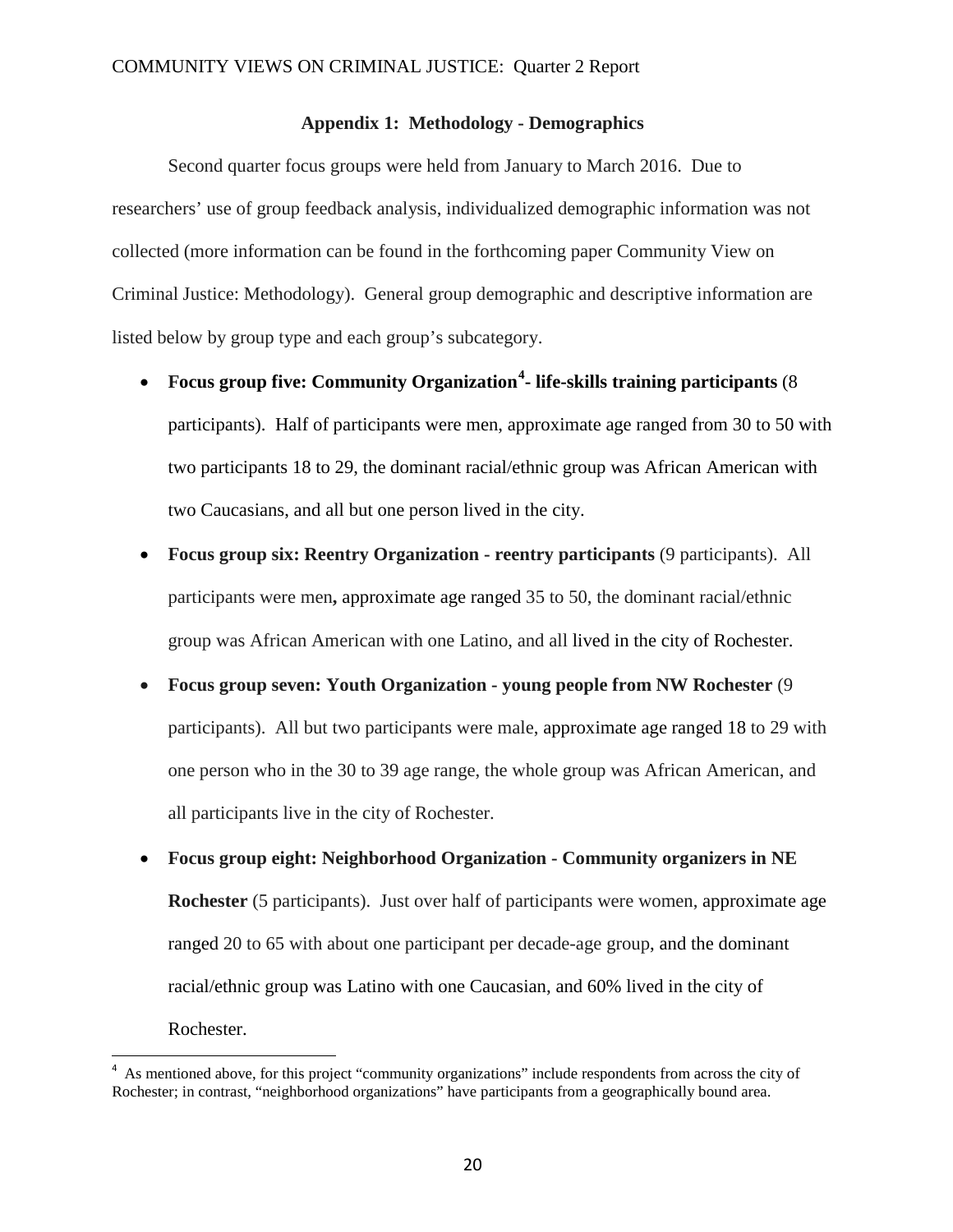- **Focus group nine: Police-citizen Organization - participants from SE Rochester** (5 participants).All but one of participants were women, approximate age ranged 40 to 65, and the dominant racial/ethnic group was Caucasian, and all lived in the city of Rochester.
- **Focus group ten: Community Organization - reform-advocacy group** (4 participants).Half of participants were men, approximate age ranged 50 to 59 with one participant in the 30 to 39 age range, and the dominant racial/ethnic group was Caucasian with one person of mixed race, and half lived in the city of Rochester though the other half are "from the city."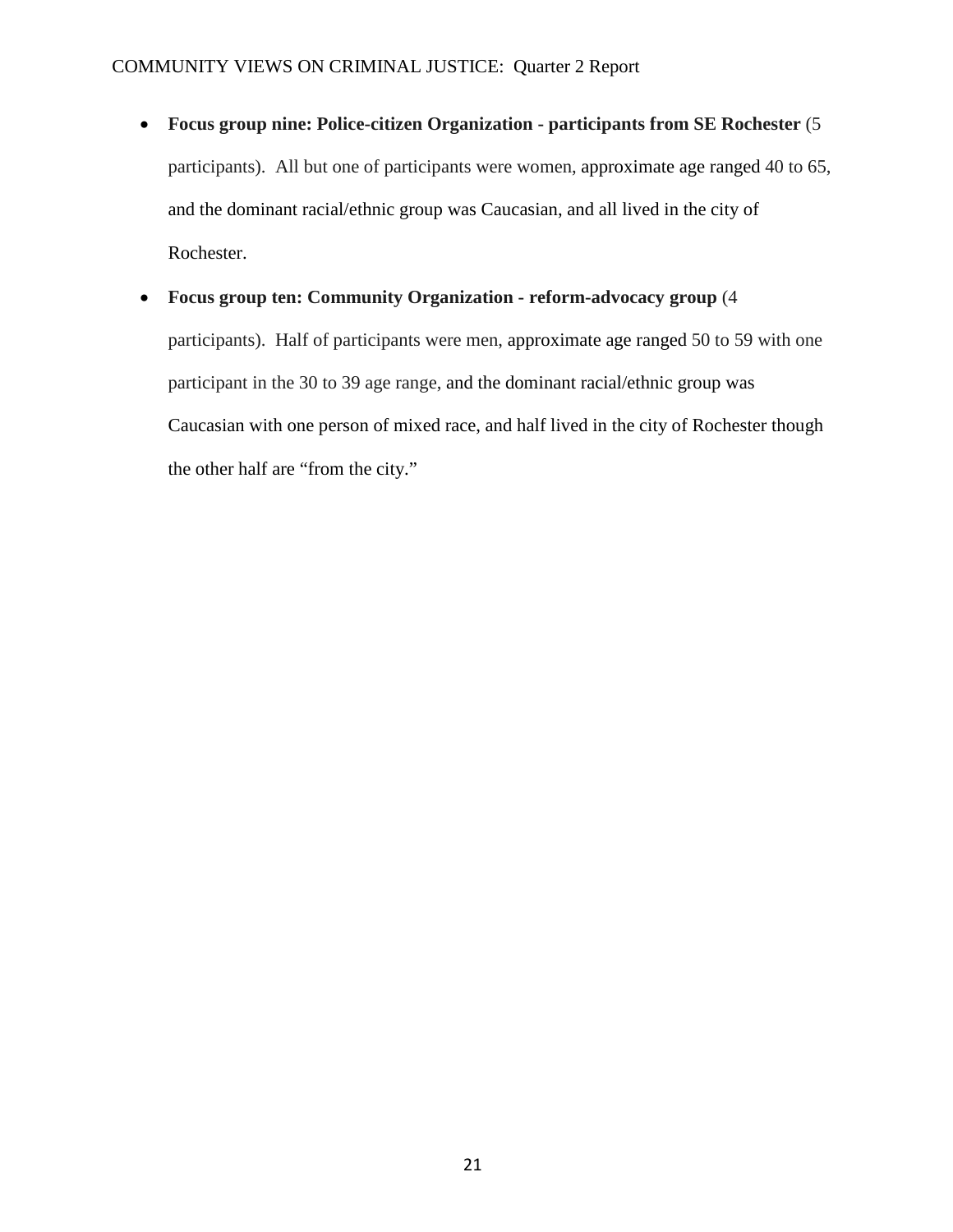### **Appendix 2: Methodology - Groups**

Groups were recruited to meet the goal of interviewing a wide variety in types of groups in the Rochester community (i.e., community versus reentry groups or variations in geographic location). Community groups represent all of the Rochester community; in contrast, neighborhood groups are geographically bound (i.e., community organizers in NE Rochester neighborhoods or police-citizen groups from a particular quadrant). The group's subcategory provides more information on what brings the group together and makes participants similar.

| <b>Focus</b><br>Group<br><b>Number</b> | <b>Type of Group</b>           | Group Subcategory <sup>5</sup>                             | <b>Total</b><br><b>Participants</b> |
|----------------------------------------|--------------------------------|------------------------------------------------------------|-------------------------------------|
|                                        | Reentry                        | Reentry organization staff                                 | 8                                   |
| 2                                      | Youth                          | At-risk youth organization<br>staff                        | 12                                  |
| 3                                      | Youth                          | At-risk youth organization<br>staff in Northeast Rochester | $\overline{2}$                      |
| 4                                      | Youth                          | At-risk youth organization<br>staff                        | 7                                   |
|                                        | Community                      | Life-skills training                                       |                                     |
| 5                                      | organization                   | participants                                               | 8                                   |
| 6                                      | Reentry                        | Reentry participants                                       | 9                                   |
| 7                                      | Youth                          | Young people from<br><b>Northwest Rochester</b>            | 9                                   |
| 8                                      | Neighborhood<br>organization   | Community organizers in<br><b>Northeast Rochester</b>      | 5 <sup>5</sup>                      |
| 9                                      | Police-Citizen<br>organization | Police-citizen group from<br><b>Southeast Rochester</b>    | 5                                   |
| 10                                     | Community<br>organization      | Reform-advocacy group                                      | $\overline{4}$                      |

**Table 1. Types of Groups Interviewed by the Community Views of CJ Project**

<span id="page-21-0"></span> $<sup>5</sup>$  The Rochester city quadrant is listed only for groups that are made up of people from a particular geographically</sup> area or serve a population in a specific area.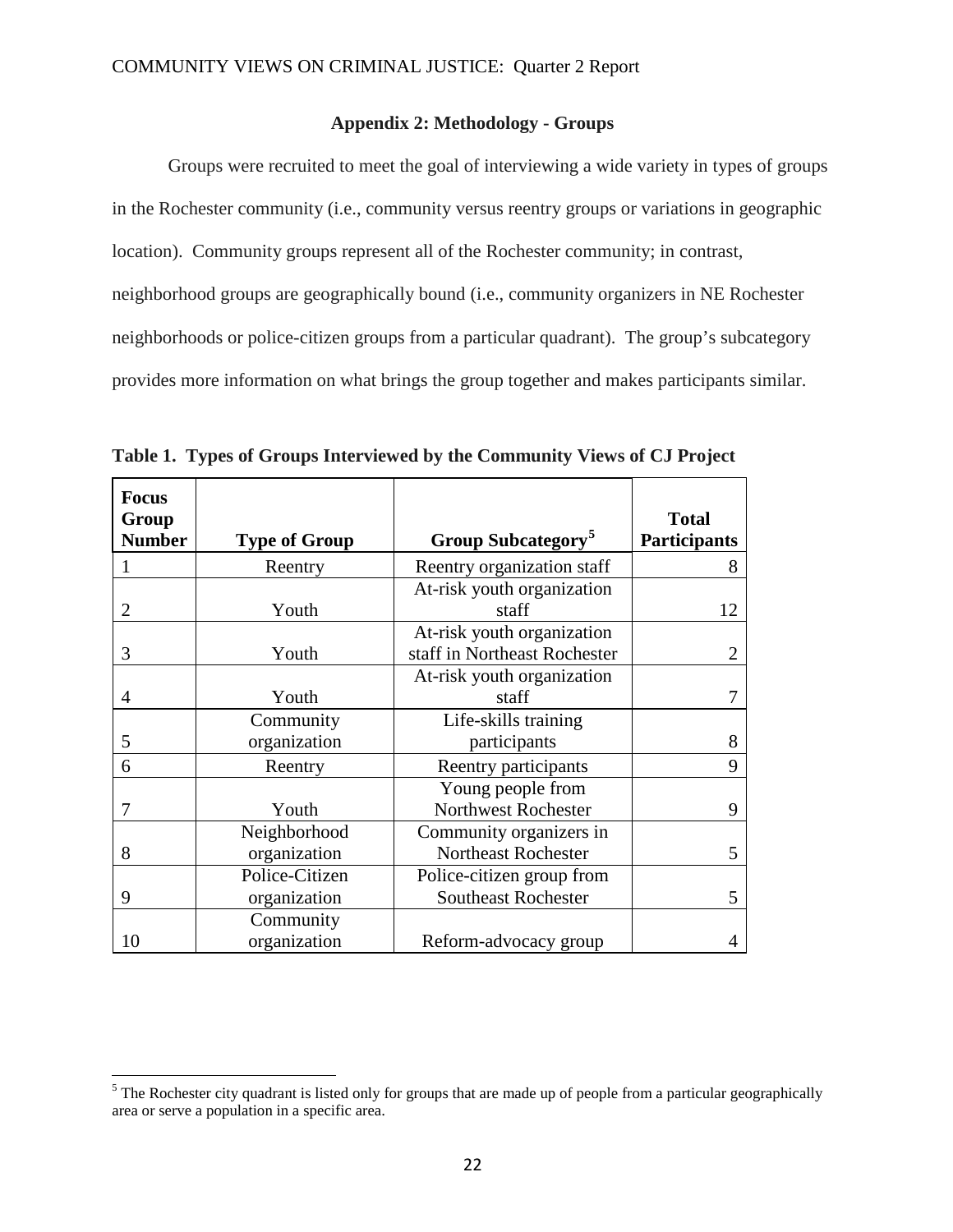## **Appendix 3: Focus Group Survey Questions with Corresponding Results**

# **1) Have you had any contact or interaction (by phone, office, car, on the street, etc.) with a member of the Rochester Police Department (RPD) in the past 6 months?**

| Responses                                    | Yes |     |  |
|----------------------------------------------|-----|-----|--|
| Quarter 2 Percentage                         |     |     |  |
| <b>Total Percentage</b><br>from all Quarters | 74% | 26% |  |

## **2) How did the interaction with the police get started?**

|                                              |              | A police officer | No recent   |    |
|----------------------------------------------|--------------|------------------|-------------|----|
| Responses                                    | I called 911 | approached me    | interaction |    |
| Quarter 2 Percentage                         | 39%          | 36%              | 24%         |    |
| <b>Total Percentage</b><br>from all Quarters | 34%          | 39%              | 27%         | 59 |

### **3) Would you describe your most recent interaction with the police as…**

|                         |      |     | Neither good |            |    |
|-------------------------|------|-----|--------------|------------|----|
| Responses               | Good | Bad | nor bad      | No contact |    |
| Quarter 2 Percentage    | 48%  | 26% | 6%           | 19%        |    |
| <b>Total Percentage</b> | 42%  | 7%  | 20%          | 22%        | 60 |
| from all Quarters       |      |     |              |            |    |

### **4) How safe do you feel in your neighborhood at night?**

|                         |           | Somewhat | Somewhat |             |                |
|-------------------------|-----------|----------|----------|-------------|----------------|
| Responses               | Very safe | safe     | unsafe   | Very unsafe |                |
| Quarter 2 Percentage    | 28%       | 53%      | $13\%$   | 6%          | $\mathfrak{D}$ |
| <b>Total Percentage</b> | 48%       | 41%      | 7%       | 5%          | 6 <sup>j</sup> |
| from all Quarters       |           |          |          |             |                |

### **5) Overall, how satisfied are you with police responses to community concerns?**

|                         |                | Somewhat  | Somewhat    |                  |    |
|-------------------------|----------------|-----------|-------------|------------------|----|
| Responses               | Very satisfied | satisfied | unsatisfied | Very unsatisfied |    |
| Quarter 2 Percentage    | 9%             | 38%       | 25%         | 28%              | 32 |
| <b>Total Percentage</b> | 7%             | 34%       | 36%         | 23%              | 61 |
| from all Quarters       |                |           |             |                  |    |

### **6) I trust the police to do what is best for the community.**

| Responses                                    | Strongly agree | Agree | Disagree | Strongly disagree |    |
|----------------------------------------------|----------------|-------|----------|-------------------|----|
| Quarter 2 Percentage                         | $1\%$          | 39%   | 22%      | 28%               | 36 |
| <b>Total Percentage</b><br>from all Quarters | 5%             | 34%   | 36%      | 23%               | 64 |